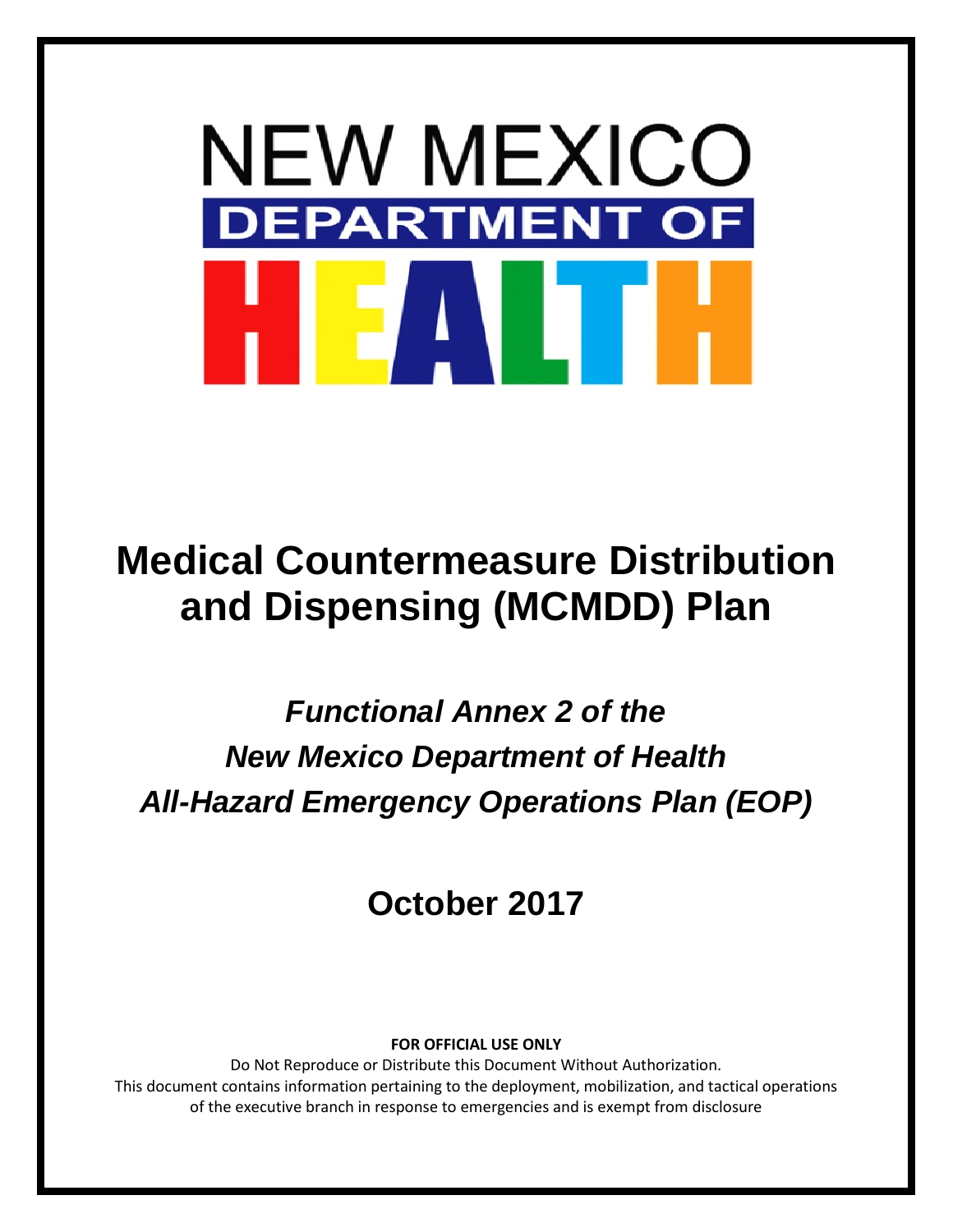### **Contents**

| I.  |           |                                                                                   |
|-----|-----------|-----------------------------------------------------------------------------------|
|     | Α.        |                                                                                   |
|     | <b>B.</b> |                                                                                   |
|     | C.        |                                                                                   |
|     | D.        |                                                                                   |
| II. |           |                                                                                   |
|     | Α.        |                                                                                   |
|     | <b>B.</b> |                                                                                   |
|     | C.        |                                                                                   |
|     | D.        |                                                                                   |
| Ш.  |           |                                                                                   |
|     | А.        |                                                                                   |
|     | <b>B.</b> |                                                                                   |
|     | C.        |                                                                                   |
|     |           | 1.                                                                                |
|     |           | 2.                                                                                |
|     |           | Determine notifications and provision of situational information 18<br>3.         |
|     |           |                                                                                   |
|     | D.        |                                                                                   |
|     | Ε.        |                                                                                   |
|     | F.        |                                                                                   |
|     | G.        |                                                                                   |
|     | Η.        |                                                                                   |
|     | T.        |                                                                                   |
|     | J.        |                                                                                   |
| IV. |           |                                                                                   |
|     | А.        |                                                                                   |
|     | В.        |                                                                                   |
|     |           | 1.                                                                                |
|     |           | 2.                                                                                |
|     |           | 3.                                                                                |
|     |           | New Mexico Department of Homeland Security and Emergency Management (DHSEM)<br>4. |
|     |           | 5.                                                                                |
|     |           |                                                                                   |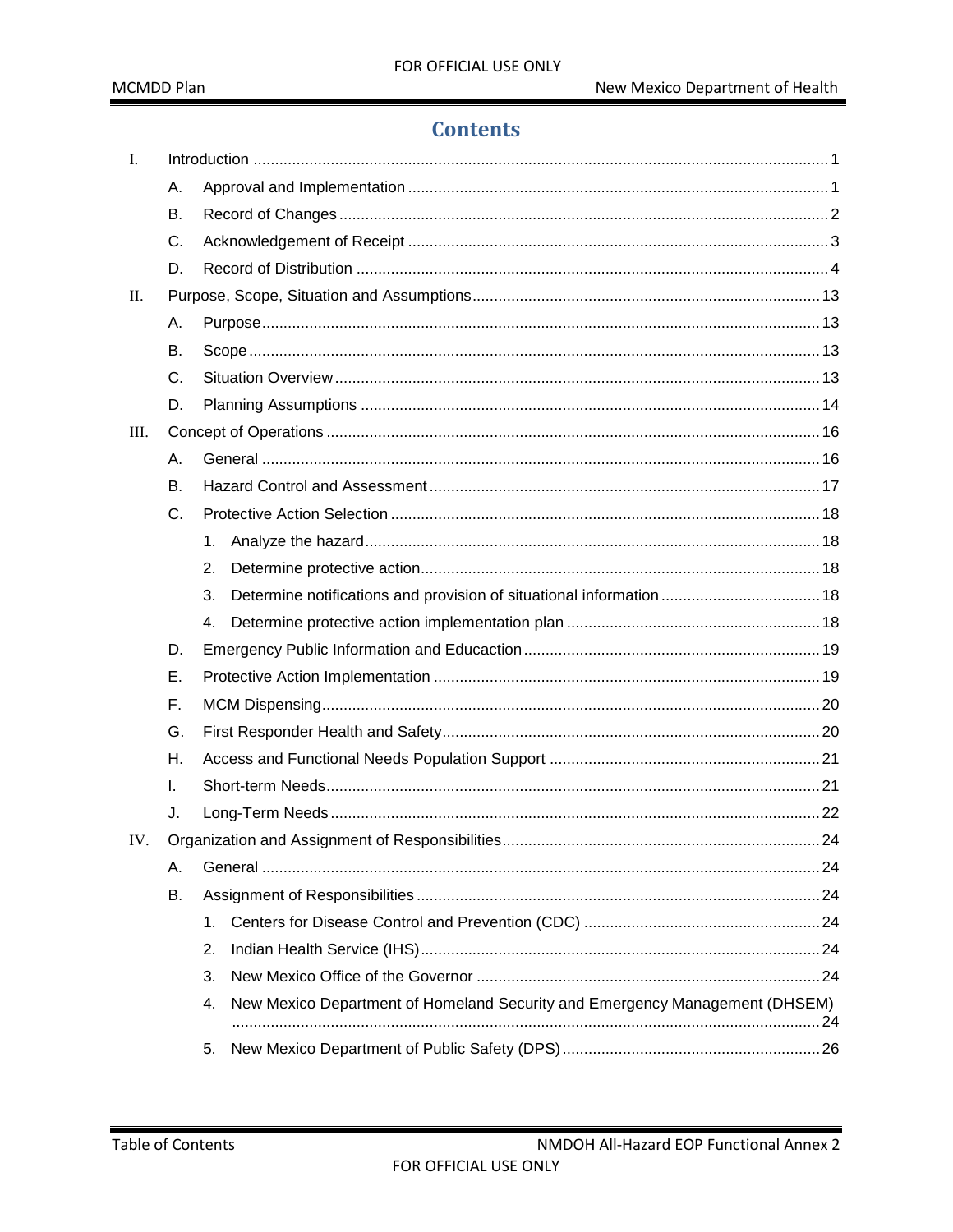|      |    | 6.                                                             |  |
|------|----|----------------------------------------------------------------|--|
|      |    | 7.                                                             |  |
|      |    | 8.                                                             |  |
|      |    | 9.                                                             |  |
|      |    |                                                                |  |
|      |    |                                                                |  |
|      |    |                                                                |  |
|      |    |                                                                |  |
|      |    | 14. New Mexico Medical Reserve Corps Serves (NMMRC Serves)  28 |  |
|      |    |                                                                |  |
|      |    |                                                                |  |
|      |    |                                                                |  |
|      |    |                                                                |  |
|      |    |                                                                |  |
|      |    |                                                                |  |
|      | C. |                                                                |  |
| V.   |    |                                                                |  |
|      | А. |                                                                |  |
|      | В. |                                                                |  |
|      |    | 1.                                                             |  |
|      |    | 2.                                                             |  |
|      |    | 3.                                                             |  |
| VI.  |    |                                                                |  |
| VII. |    |                                                                |  |
|      |    |                                                                |  |
| IX.  |    |                                                                |  |
|      | А. |                                                                |  |
|      | В. |                                                                |  |
|      |    | 1.                                                             |  |
|      |    | 2.                                                             |  |
| X.   |    |                                                                |  |
|      | А. |                                                                |  |
|      |    |                                                                |  |
|      |    | 2.                                                             |  |
|      | В. |                                                                |  |
|      |    | 1.                                                             |  |
| XI.  |    |                                                                |  |
|      |    |                                                                |  |

NMDOH All-Hazard EOP Functional Annex 2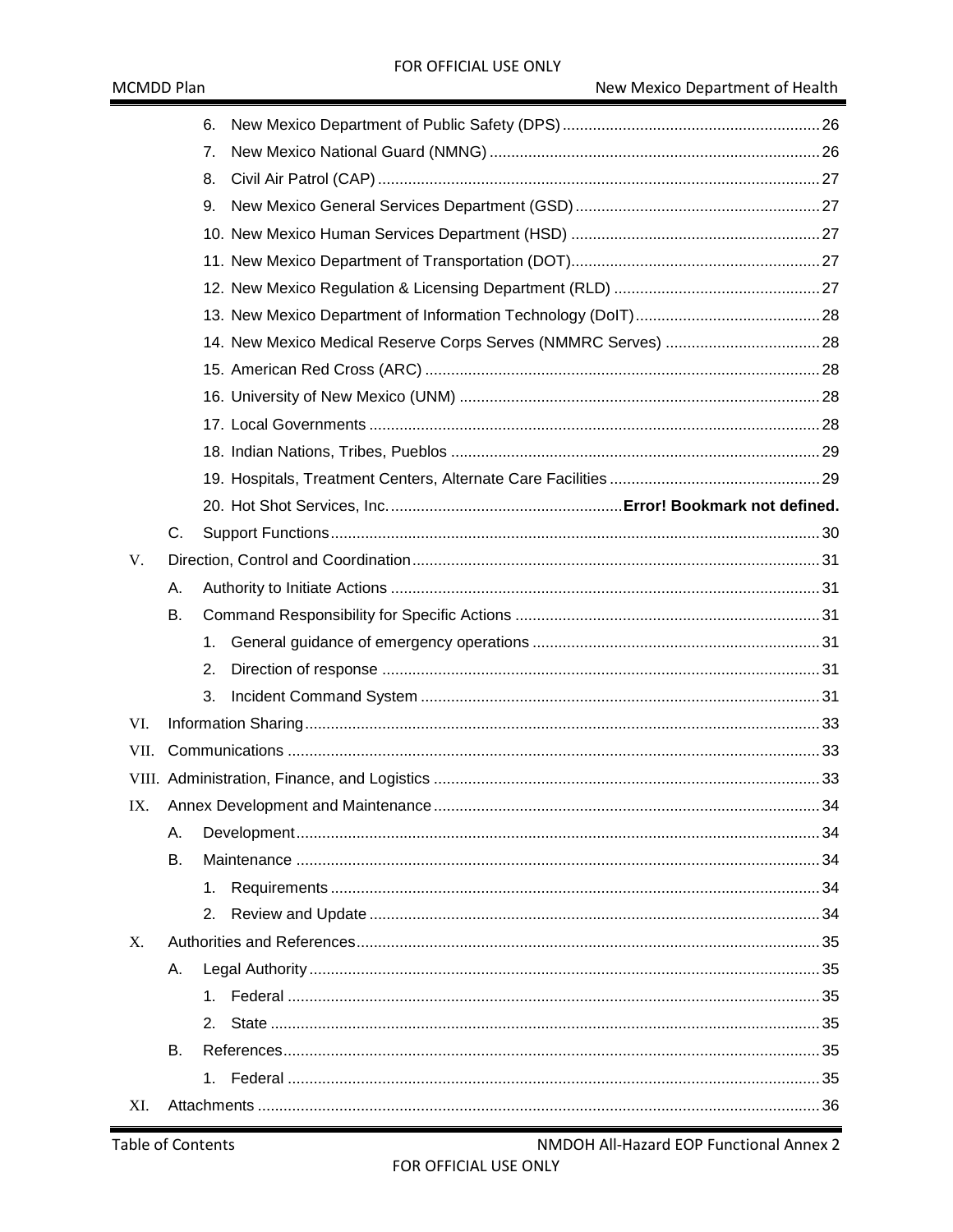### <span id="page-3-1"></span><span id="page-3-0"></span>**I. Introduction**

#### **A. Approval and Implementation**

The New Mexico Department of Health (NMDOH) All-Hazard Emergency Operations Plan (EOP) Functional Annex 2: **Medical Countermeasure Distribution and Dispensing (MCMDD) Plan** describes the management and coordination of NMDOH resources and personnel during periods of public health emergencies requiring a medical countermeasure response. Planning teams, comprised of subject matter experts, planners and representatives of stakeholder organizations contributed to this plan.

This Plan incorporates guidance from the U.S. Department of Health and Human Services (HHS), Centers for Disease Control and Prevention (CDC), Office of the Assistant Secretary for Preparedness and Response (ASPR), U.S. Department of Homeland Security (DHS) and Federal Emergency Management Agency (FEMA). lt also builds on lessons learned from planned events, disasters, emergencies, trainings and exercises.

This plan:

- Defines NMDOH emergency response roles and responsibilities, as outlined in the *Emergency Support Function (ESF) #8: Public Health and Medical Services* annex to the State of New Mexico Emergency Operations Plan (SEOP).
- Aligns the basic structures, processes, and protocols of the National Response Framework (NRF) guidelines into NMDOH response plans.
- Incorporates National Incident Management System (NIMS) concepts and guidelines utilizing integrated command and control guidelines for local, regional, and/or national response coordination in the event of a public health or medical emergency.
- Provides a basis for unified training and exercises.

This **Medical Countermeasure Distribution and Dispensing (MCMDD) Plan** is hereby approved. This Plan is effective immediately and supersedes all previous editions. The following signatories agree to support the **NMDOH MCMDD Plan** and to carry out their

Muhal

Michael Landen, MD, MPH Director, Epidemiology and Response Division

Christopher Emory, MPH Chief, Bureau of Health Emergency Management

Date

Lee Collen Deputy Director, Epidemiology and Response Division

Date

Date **John WA Miller** SNS Coordinator, Bureau of Health Emergency Management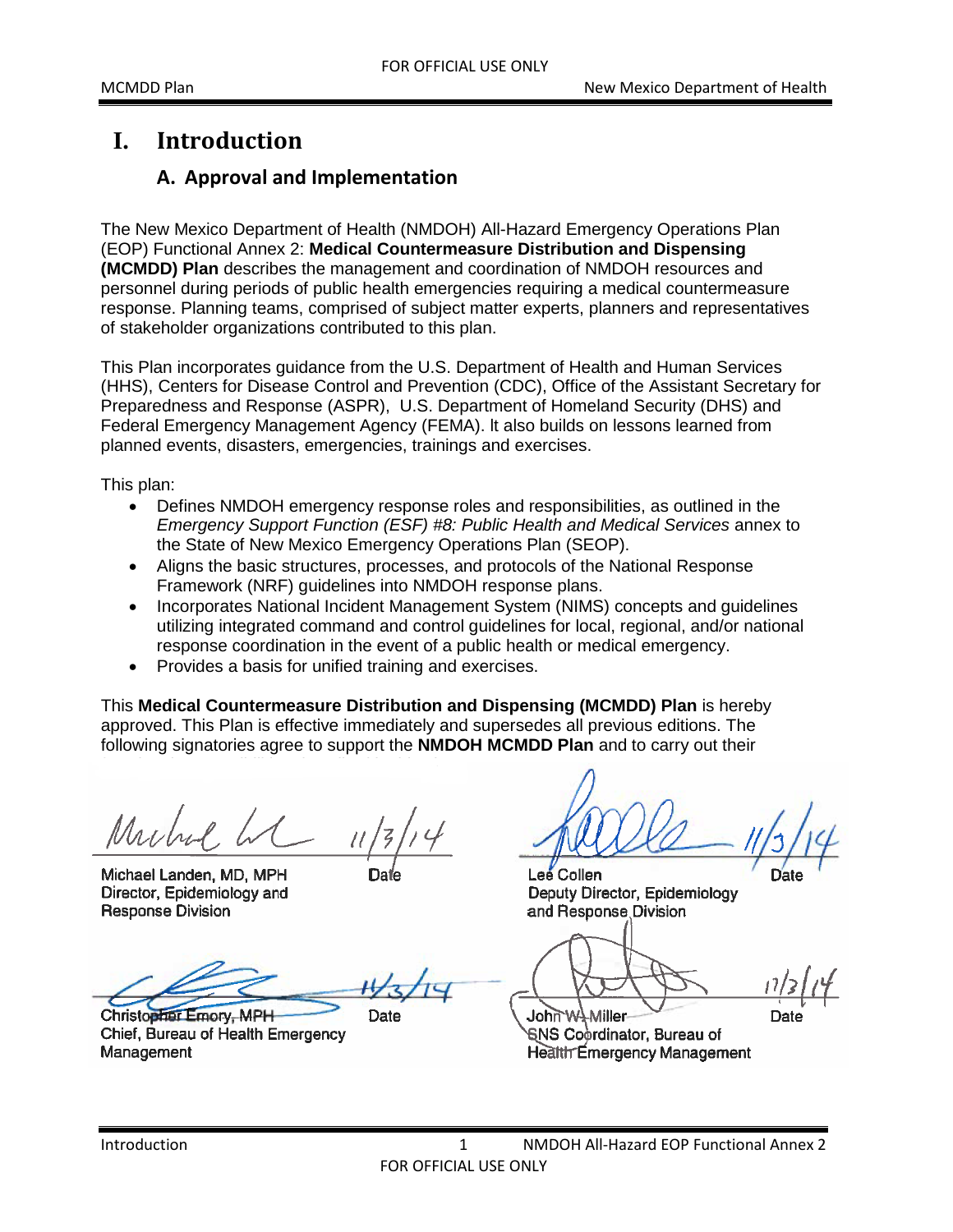### <span id="page-4-0"></span>**B. Record of Changes**

Change notifications are sent to those on the distribution list.

To annotate changes:

- 1. Add new pages and destroy obsolete pages.
- 2. Make minor pen and ink changes as identified by letter.
- 3. Record changes on this page.
- 4. File copies of change notifications behind the last page of this EOP.

| Change<br><b>Number</b>   | Date of<br>Change | <b>Print Name &amp; Signature</b>                                                                                                                                                                                                                                                                              | Date of<br><b>Signature</b> |
|---------------------------|-------------------|----------------------------------------------------------------------------------------------------------------------------------------------------------------------------------------------------------------------------------------------------------------------------------------------------------------|-----------------------------|
| 001                       | Oct 11, 2017      | John Miller                                                                                                                                                                                                                                                                                                    | 11/17/17                    |
| Description of<br>Change: |                   | AAR/IP recommended items from Spring Fever FSE: 1) Responder Safety<br>and Health, III-G; 2) AFN Support (III-H); updated Record of Distribution; C-3<br>notification system; III-J Adverse Event Reporting; IV-B-3 & 20 Assignment of<br>Responsibilities; VI Information Sharing; XI Updated Attachment list |                             |
| Change<br><b>Number</b>   | Date of<br>Change | <b>Print Name &amp; Signature</b>                                                                                                                                                                                                                                                                              | Date of<br><b>Signature</b> |
|                           |                   |                                                                                                                                                                                                                                                                                                                |                             |
| Description of<br>Change: |                   |                                                                                                                                                                                                                                                                                                                |                             |
| Change<br><b>Number</b>   | Date of<br>Change | <b>Print Name &amp; Signature</b>                                                                                                                                                                                                                                                                              | Date of<br><b>Signature</b> |
|                           |                   |                                                                                                                                                                                                                                                                                                                |                             |
| Description of<br>Change: |                   |                                                                                                                                                                                                                                                                                                                |                             |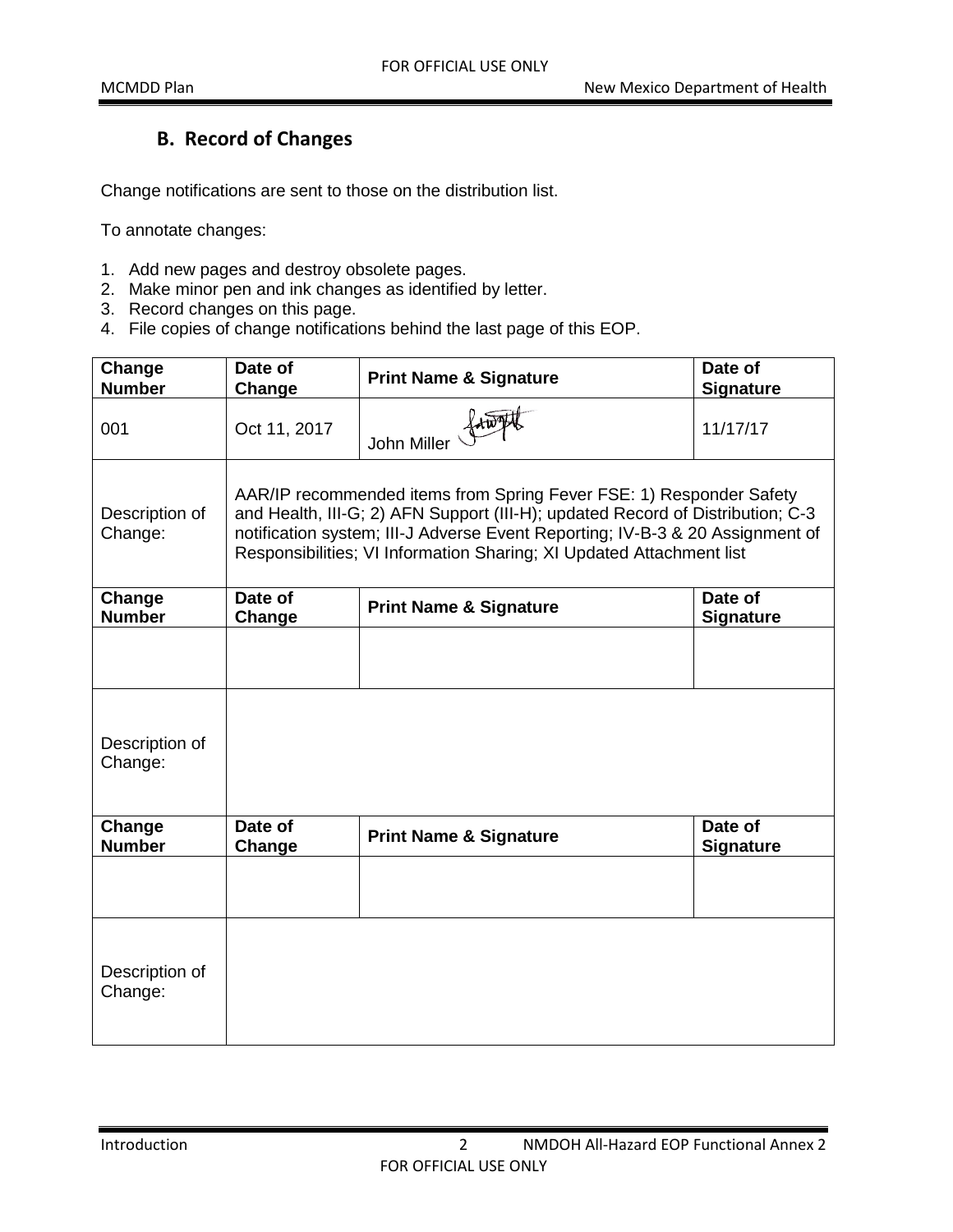### **C. Acknowledgement of Receipt**

<span id="page-5-0"></span>I, \_\_\_\_\_\_\_\_\_\_\_\_\_\_\_\_\_\_\_\_\_\_\_\_\_\_\_\_\_\_\_\_\_\_\_\_\_, certify that I have received the *NMDOH All-*

*Hazard EOP Functional Annex 2:* **Medical Countermeasure Distribution and Dispensing**

**(MCMDD) Plan** or the changes to the Plan listed below. In the event of any questions, please contact the SNS Coordinator.

| Change<br><b>Number</b> | <b>Description of Change</b> | Date of<br>Change |
|-------------------------|------------------------------|-------------------|
|                         |                              |                   |
|                         |                              |                   |
|                         |                              |                   |
|                         |                              |                   |
|                         |                              |                   |

\_\_\_\_\_\_\_\_\_\_\_\_\_\_\_\_\_\_\_\_\_\_\_\_\_\_\_\_\_\_\_\_\_\_\_\_\_\_\_\_\_\_\_\_\_\_\_\_\_\_\_\_\_\_\_\_\_\_\_\_\_\_\_\_\_\_\_\_\_\_

Signature Date

\_\_\_\_\_\_\_\_\_\_\_\_\_\_\_\_\_\_\_\_\_\_\_\_\_\_\_\_\_\_\_\_\_\_\_\_\_\_\_\_\_\_ \_\_\_\_\_\_\_\_\_\_\_\_\_\_\_\_\_\_\_\_\_\_\_\_\_\_\_\_\_ Title **Email/Phone** 

Department/Agency/Organization

Please return this signed form to:

SNS Coordinator Bureau of Health Emergency Management Epidemiology and Response Division New Mexico Department of Health 1301 Siler Rd Bldg F, Santa Fe, NM 87507 Or Fax 505-476-8288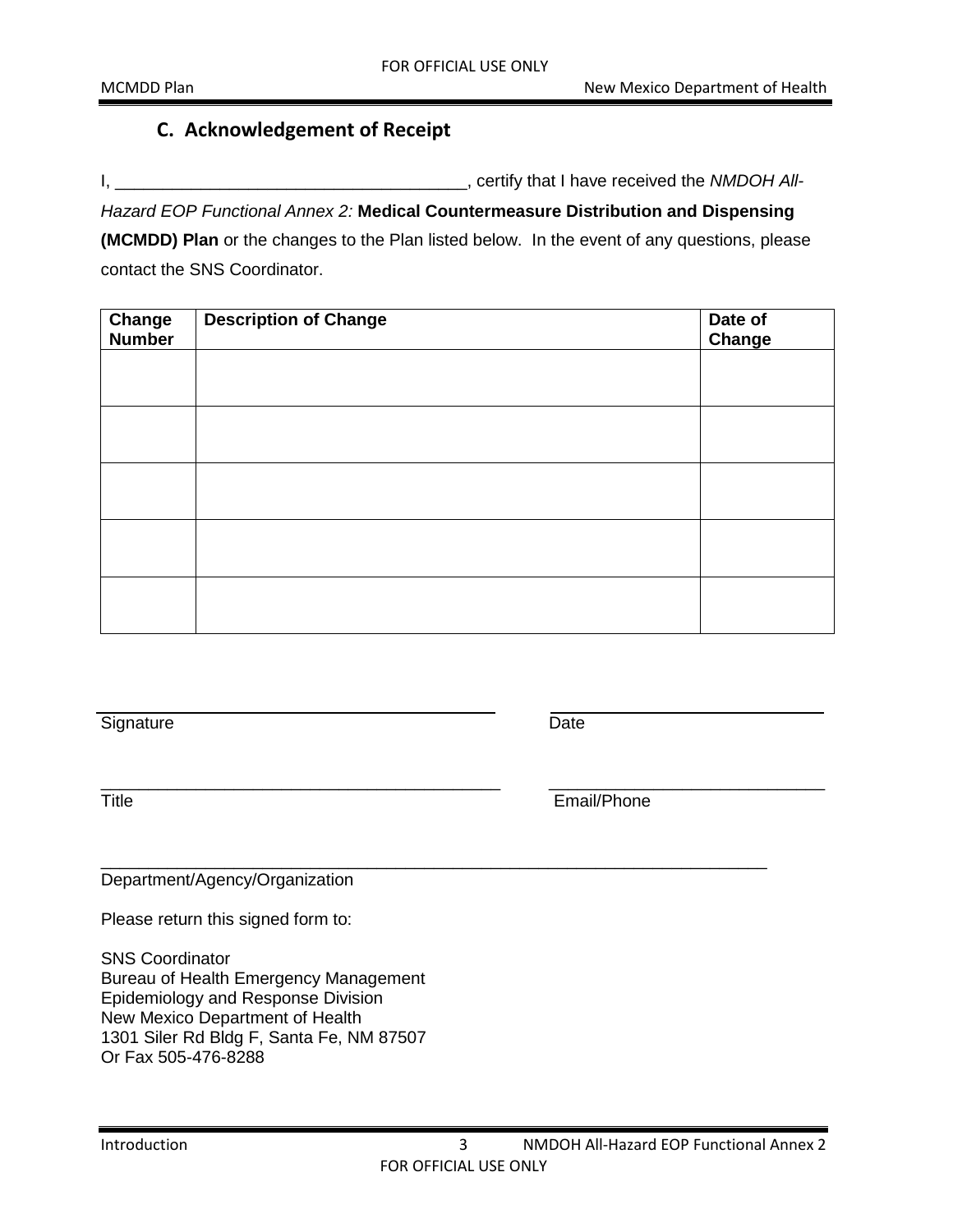### **D. Record of Distribution**

<span id="page-6-0"></span>

| <b>Date</b><br><b>Received</b> | <b>Agency</b>                                                   | <b>Title</b>                                        | <b>Name</b>              |  |  |
|--------------------------------|-----------------------------------------------------------------|-----------------------------------------------------|--------------------------|--|--|
|                                | Department of Health - Epidemiology and Response Division (ERD) |                                                     |                          |  |  |
|                                | <b>ERD</b>                                                      | <b>Division Director</b>                            | Michael Landen           |  |  |
|                                | ERD                                                             | Deputy Division Director                            | Lee Collen               |  |  |
|                                | <b>Emergency Medical</b><br>Services Bureau<br>(EMSB)           | <b>Bureau Chief</b>                                 | Kyle Thornton            |  |  |
|                                | <b>Infectious Disease</b><br>Epidemiology Bureau<br>(IDEB)      | Deputy State Epidemiologist,<br><b>Bureau Chief</b> | Joan Baumbach            |  |  |
|                                | <b>Environmental Health</b><br>Epidemiology Bureau<br>(EHEB)    | <b>Bureau Chief</b>                                 | Heidi Krapfl             |  |  |
|                                | Bureau of Health<br>Emergency<br>Management (BHEM)              | <b>Bureau Chief</b>                                 | <b>Christopher Emory</b> |  |  |
|                                | <b>BHEM</b>                                                     | Interoperable Communications<br>Coordinator         | Regis Chavarria          |  |  |
|                                | <b>BHEM</b>                                                     | EOCR, WIPP/HazMat Coordinator                       | <b>Timothy Yackey</b>    |  |  |
|                                | <b>BHEM</b>                                                     | EOCR, Training and Exercise<br>Manager              | <b>Gregory Manz</b>      |  |  |
|                                | <b>BHEM</b>                                                     | EOCR, Planning Manager                              | Nancy Newell             |  |  |
|                                | <b>BHEM</b>                                                     | PHEP Program Manager                                |                          |  |  |
|                                |                                                                 | Department of Health - Public Health Division (PHD) |                          |  |  |
|                                | PHD                                                             | <b>Division Director</b>                            | Mark Williams            |  |  |
|                                | <b>PHD</b>                                                      | <b>Chief Nurse</b>                                  |                          |  |  |
|                                | <b>PHD</b>                                                      | <b>Medical Director</b>                             | Chris Novak, MD          |  |  |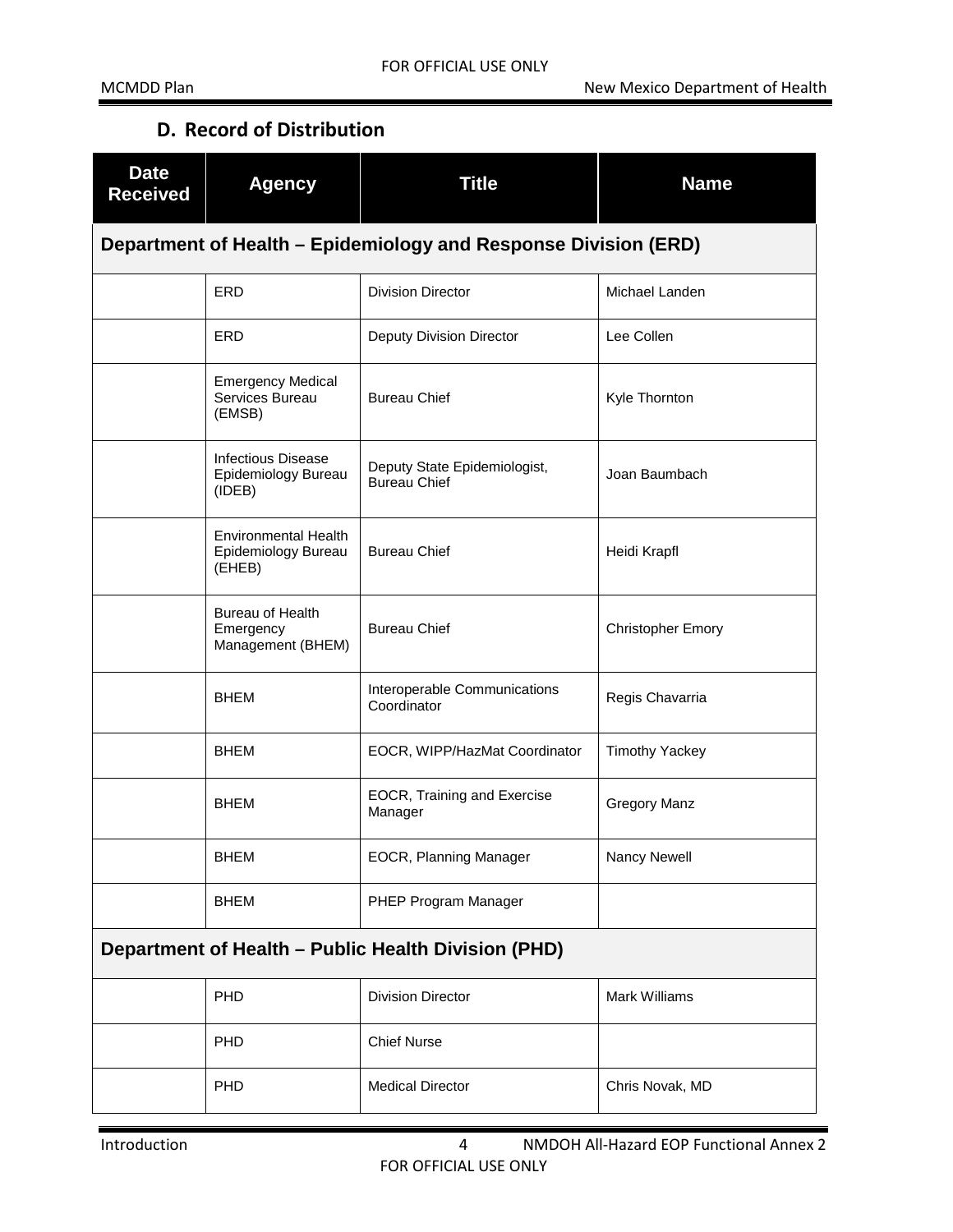| <b>Date</b><br><b>Received</b> | <b>Agency</b>                               | <b>Title</b>                                                | <b>Name</b>              |
|--------------------------------|---------------------------------------------|-------------------------------------------------------------|--------------------------|
|                                | PHD                                         | Deputy Division Director Regions                            |                          |
|                                | <b>NW Region</b>                            | <b>Region Director</b>                                      | Connie Dixon             |
|                                | SW Region                                   | <b>Region Director</b>                                      | Dawn Sanchez             |
|                                | SE Region                                   | Region Director                                             | Jeff Lara                |
|                                | <b>NE Region</b>                            | <b>Region Director</b>                                      | <b>Susan Gonzales</b>    |
|                                | <b>NW Region</b>                            | <b>Emergency Preparedness</b><br>Specialist (Metro)         | <b>Michael Rose</b>      |
|                                | <b>NW Region</b>                            | <b>Emergency Preparedness</b><br>Specialist (NW)            |                          |
|                                | SW Region                                   | <b>Emergency Preparedness</b><br>Specialist                 | <b>David Daniels</b>     |
|                                | SE Region                                   | <b>Emergency Preparedness</b><br>Specialist                 | <b>Christine Amicone</b> |
|                                | <b>NE Region</b>                            | <b>Emergency Preparedness</b><br>Specialist                 | <b>Tim Reeder</b>        |
|                                | <b>NW Region</b>                            | Region Health Officer                                       | Ralph Hansen, MD         |
|                                | SW Region                                   | Region Health Officer                                       | Eugene Marciniak, MD     |
|                                | SE Region                                   | Region Health Officer                                       | Keith Levitt, MD         |
|                                | <b>NE Region</b>                            | Region Health Officer                                       |                          |
|                                |                                             | Department of Health - Scientific Laboratory Division (SLD) |                          |
|                                | <b>SLD</b>                                  | <b>Division Director</b>                                    | Lixia Liu, PhD           |
|                                | <b>Biological Sciences</b><br><b>Bureau</b> | <b>Bureau Chief</b>                                         | , PhD                    |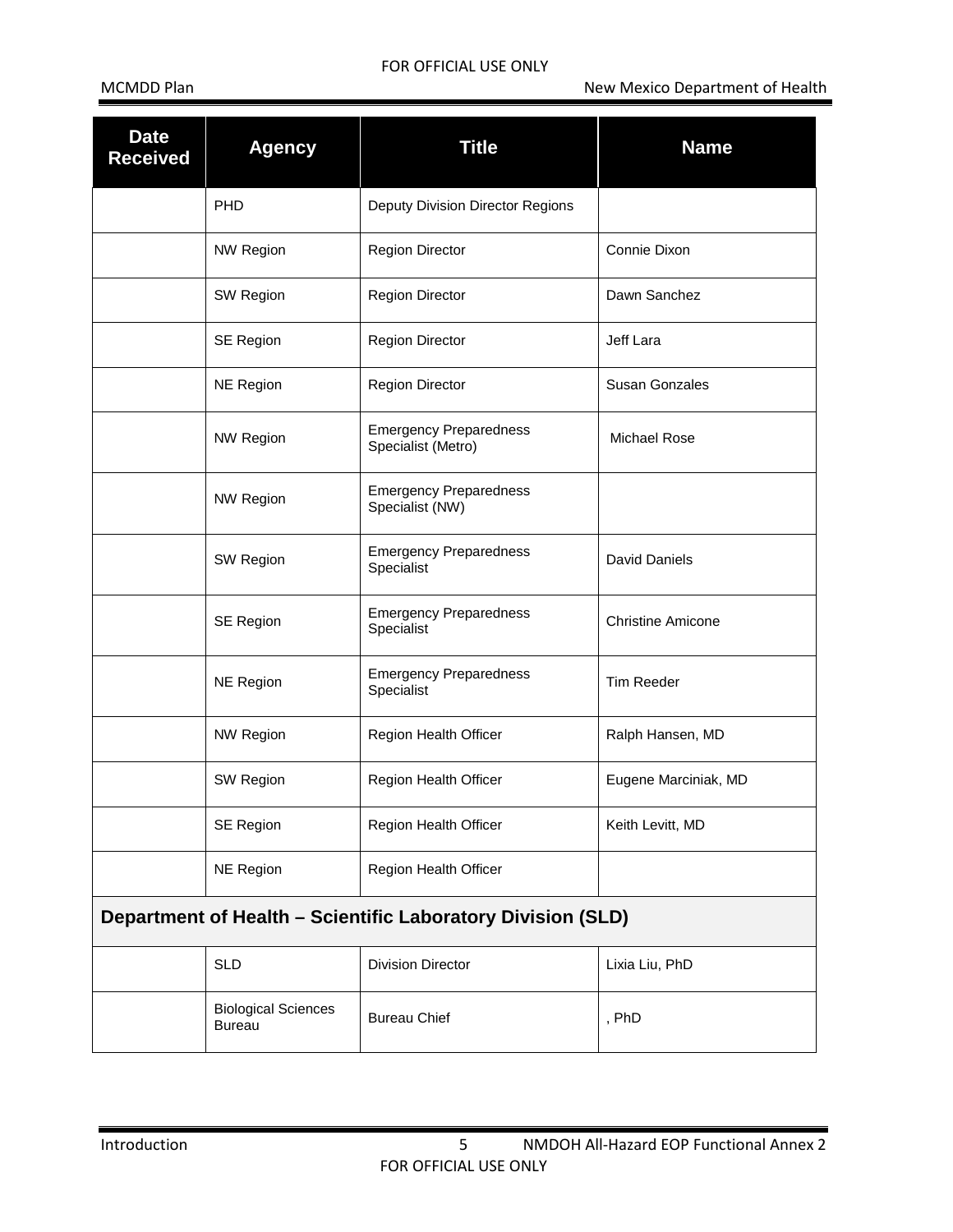| <b>Date</b><br><b>Received</b> | <b>Agency</b>                                                                      | <b>Title</b>                  | <b>Name</b>          |
|--------------------------------|------------------------------------------------------------------------------------|-------------------------------|----------------------|
|                                | <b>Biological Sciences</b><br>Bureau, Molecular<br><b>Biology Section</b>          | Section Supervisor            | Pascale Léonard, PhD |
|                                | <b>SLD</b>                                                                         | <b>Emergency Manager</b>      |                      |
|                                | <b>Regional Healthcare Coalitions</b>                                              |                               |                      |
|                                | Regional Healthcare<br>Coalition I                                                 | <b>Executive Officer</b>      | Dante Halleck,       |
|                                | Regional Healthcare<br>Coalition II                                                | <b>Executive Officer</b>      | Daniel Pattarozzi,   |
|                                | Regional Healthcare<br>Coalition III                                               | <b>Executive Officer</b>      | John Bridges,        |
|                                | Albuquerque<br>Regional Coalition for<br>Healthcare<br>Preparedness<br>(ARCH-P)    | <b>Executive Officer</b>      | <b>Robert Perry</b>  |
|                                | DOH, Division of<br>Health Improvement                                             | Director                      | Joseph Foxhood       |
| <b>Other State Agencies</b>    |                                                                                    |                               |                      |
|                                | Department of<br><b>Homeland Security</b><br>Emergency<br>Management               | <b>Cabinet Secretary</b>      | Jay Mitchell         |
|                                | New Mexico<br>Environment<br>Department,<br><b>Operational Support</b><br>Division | <b>Division Director</b>      | Kristine Pintado     |
|                                | State Office of the<br>Medical Investigator                                        | <b>Chief Medical Examiner</b> | Kurt Nolte, MD       |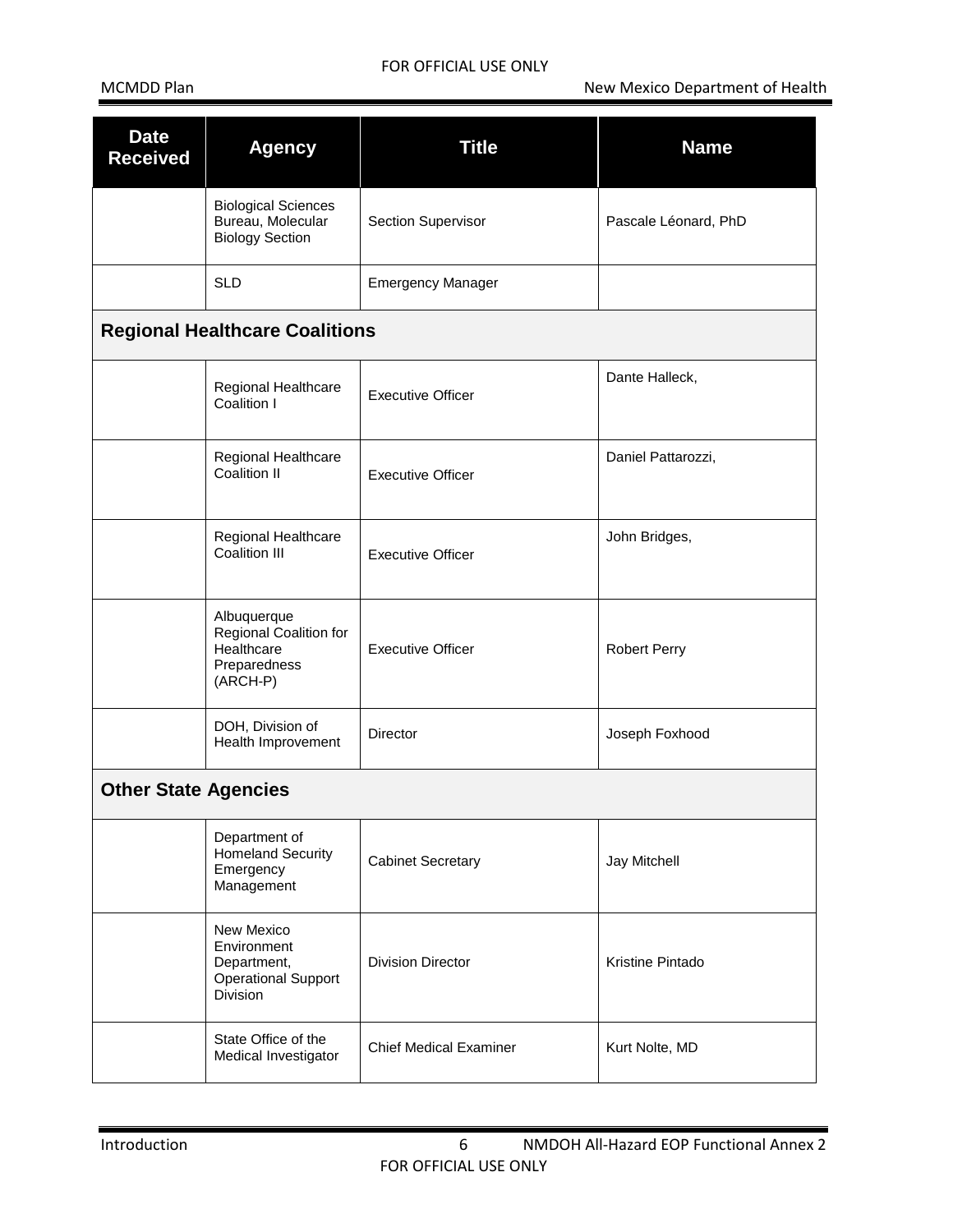| <b>Date</b><br><b>Received</b> | <b>Agency</b>                                                              | <b>Title</b>                            | <b>Name</b>                 |
|--------------------------------|----------------------------------------------------------------------------|-----------------------------------------|-----------------------------|
|                                | State Office of the<br>Medical Investigator                                | <b>Assistant Chief Medical Examiner</b> | Karen Cline-Parhamovich, DO |
|                                | <b>UNM Center for</b><br><b>Disaster Medicine</b>                          | Director                                | Laura Banks                 |
|                                | UNM Office of<br>Emergency<br>Management                                   | <b>Emergency Manager</b>                | <b>Byron Piatt</b>          |
|                                | New Mexico Poison<br>and Drug Information<br>Center                        | Director                                | Susan Smolinske             |
|                                | Environment<br>Department                                                  | <b>Cabinet Secretary</b>                | <b>Butch Tongate</b>        |
|                                | Department of<br>Agriculture                                               | <b>Cabinet Secretary</b>                | Jeff Witte                  |
|                                | Department of Public<br>Safety                                             | <b>Cabinet Secretary</b>                | Scott Weaver                |
|                                | New Mexico State<br>Police                                                 | Chief                                   | Pete N. Kassetas            |
|                                | New Mexico Army<br>National Guard, Plans<br>and Operations                 | Adjutant General                        | Ken Nava, Brigadier General |
|                                | New Mexico Army<br>National Guard, 64th<br>Civil Support Team<br>(WMD-CST) | Commander                               | Troy W. Chadwell            |
|                                | Department of Indian<br>Affairs                                            | <b>Cabinet Secretary</b>                | Suzette Shije               |
|                                | <b>Human Services</b><br>Department (HSD)                                  | <b>Cabinet Secretary</b>                | <b>Brent Earnest</b>        |
|                                | <b>HSD Behavioral</b><br><b>Health Services</b><br>Division                | <b>Clinical Services Manager</b>        | Mika Tari                   |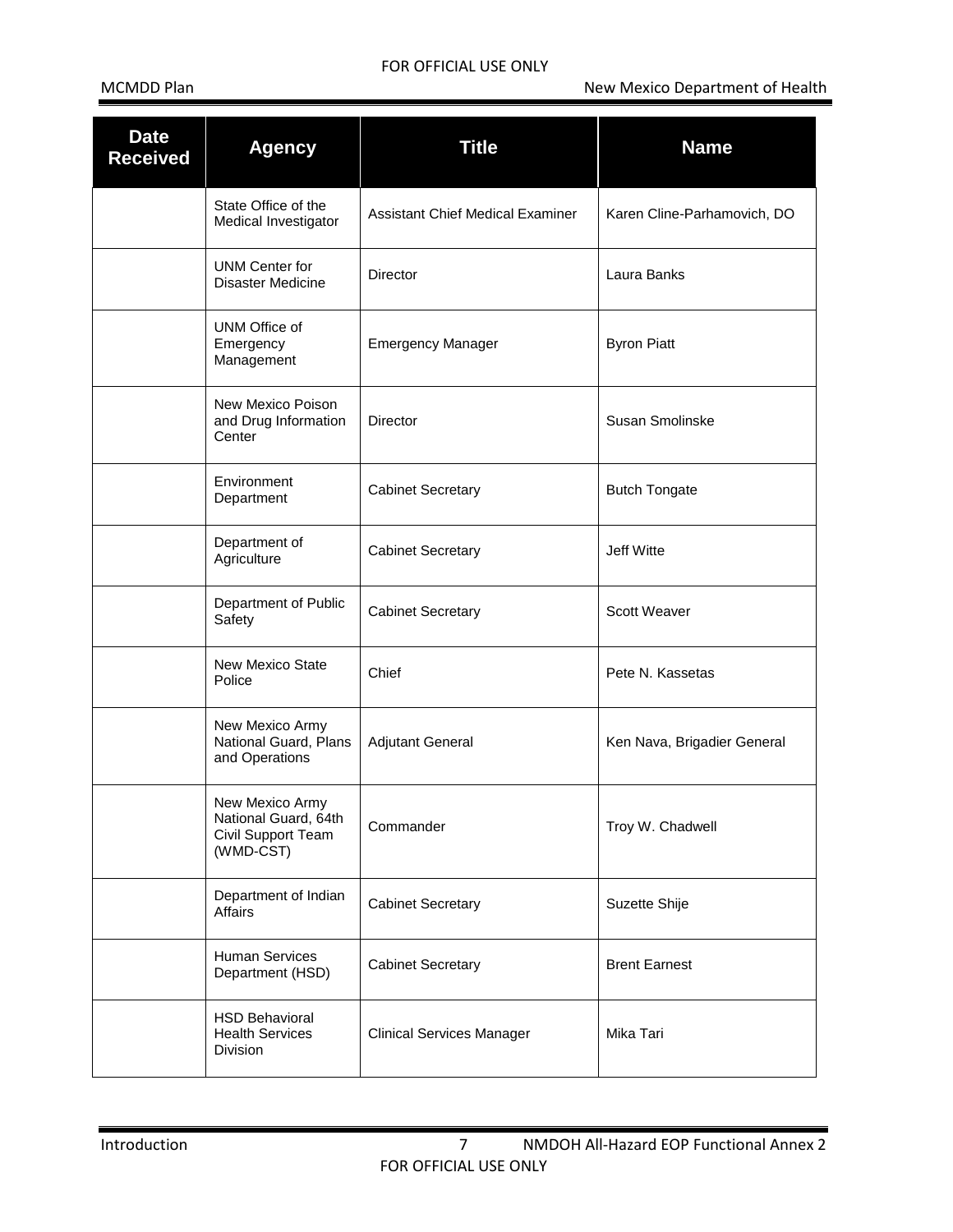| <b>Date</b><br><b>Received</b> | <b>Agency</b>                                                                                                                              | <b>Title</b>                                      | <b>Name</b>            |
|--------------------------------|--------------------------------------------------------------------------------------------------------------------------------------------|---------------------------------------------------|------------------------|
|                                | <b>HSD Loss Prevention</b><br>and Control                                                                                                  | <b>Emergency Preparedness</b><br>Coordinator      | Kristin Abdill         |
|                                | Aging and Long Term<br>Services Department                                                                                                 | <b>Cabinet Secretary</b>                          | Kyky knowles           |
|                                | Information<br>Technology<br>Department                                                                                                    | <b>Cabinet Secretary</b>                          | Darryl Ackley          |
|                                | 150 <sup>th</sup> Special<br>Operations Wing, NM<br><b>Air National Guard</b>                                                              | <b>Cabinet Commander</b>                          | John Castillo, Colonel |
| <b>Federal Government</b>      |                                                                                                                                            |                                                   |                        |
|                                | U.S. Dept of Health<br>and Human Services<br>(HHS), Office of the<br><b>Assistant Secretary</b><br>for Preparedness and<br>Response (ASPR) | Region 6, Regional Emergency<br>Coordinator (REC) | Mark Byrd              |
|                                | HHS, ASPR                                                                                                                                  | <b>Field Project Officer</b>                      | William Mangieri       |
|                                | HHS, Centers for<br>Disease Control and<br>Prevention (CDC)                                                                                | <b>MCM Specialist</b>                             | <b>Scott Rice</b>      |
|                                | Indian Health Service,<br>Albuquerque Area                                                                                                 | Director                                          | <b>Leonard Thomas</b>  |
|                                | Indian Health Service,<br>Navajo Area                                                                                                      | Director                                          | Michael Weahkee        |
|                                | Veterans Health<br>Administration (VHA)<br>Office of Emergency<br>Management                                                               | Area Emergency Manager                            | Mary Edwards           |
|                                | 377 <sup>th</sup> Air Base Wing -<br><b>Kirtland Air Force</b><br>Base (KAFB)                                                              | Commander                                         | Richard Gibbs, Colonel |
| <b>Tribal Government</b>       |                                                                                                                                            |                                                   |                        |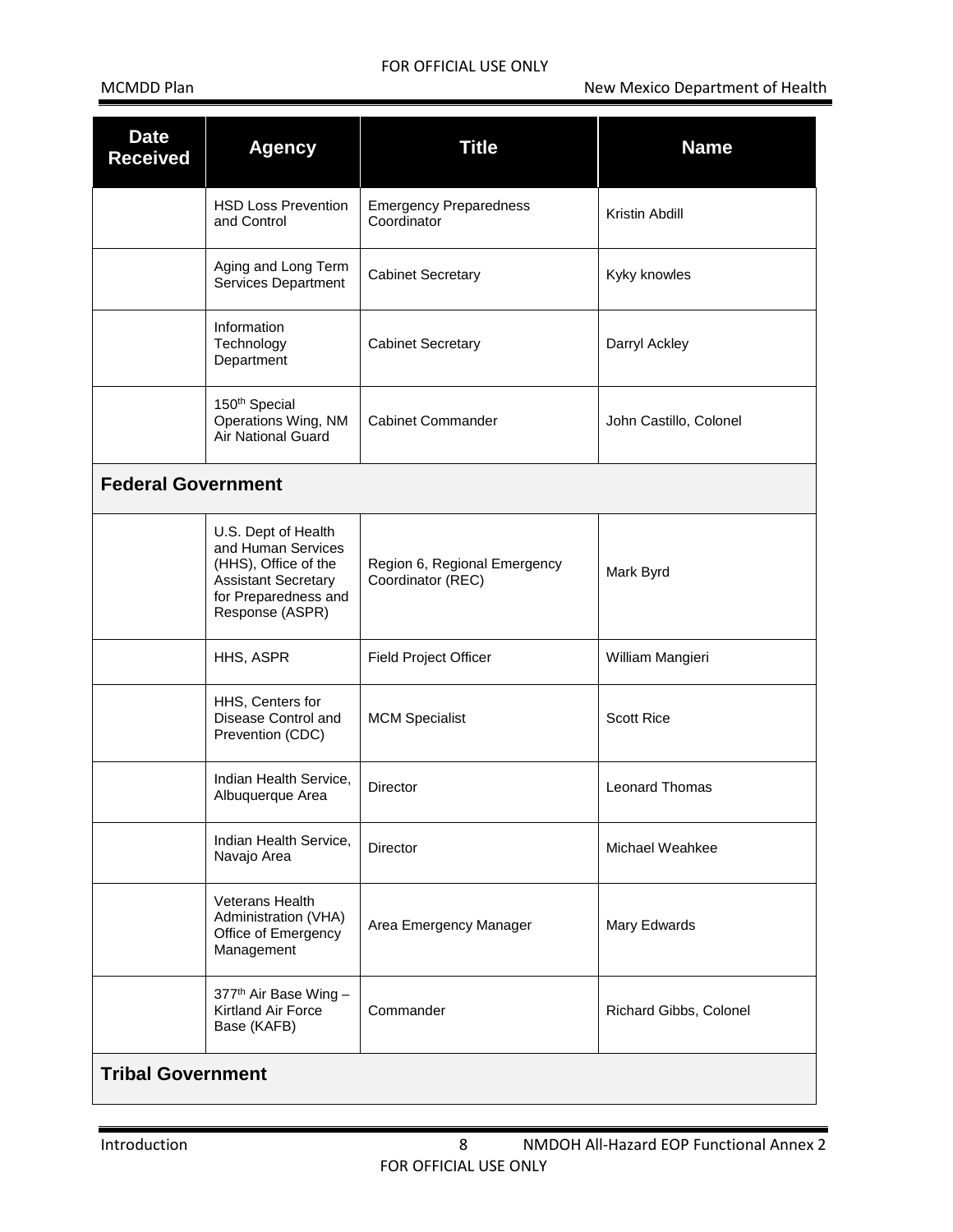| <b>Date</b><br><b>Received</b> | <b>Agency</b>                     | <b>Title</b>             | <b>Name</b> |
|--------------------------------|-----------------------------------|--------------------------|-------------|
|                                | Acoma Pueblo                      | <b>Emergency Manager</b> |             |
|                                | Cochiti Pueblo                    | <b>Emergency Manager</b> |             |
|                                | Isleta Pueblo                     | <b>Emergency Manager</b> |             |
|                                | Jemez Pueblo                      | <b>Emergency Manager</b> |             |
|                                | Jicarilla Apache<br>Nation        | <b>Emergency Manager</b> |             |
|                                | Laguna Pueblo                     | <b>Emergency Manager</b> |             |
|                                | Mescalero Apache<br><b>Nation</b> | <b>Emergency Manager</b> |             |
|                                | Nambe Pueblo                      | <b>Emergency Manager</b> |             |
|                                | Navajo Nation                     | <b>Emergency Manager</b> |             |
|                                | Ohkay Owingeh<br>Pueblo           | <b>Emergency Manager</b> |             |
|                                | Picuris Pueblo                    | <b>Emergency Manager</b> |             |
|                                | Pojoaque Pueblo                   | <b>Emergency Manager</b> |             |
|                                | San Felipe Pueblo                 | <b>Emergency Manager</b> |             |
|                                | San Ildefonso Pueblo              | <b>Emergency Manager</b> |             |
|                                | Sandia Pueblo                     | <b>Emergency Manager</b> |             |
|                                | Santa Ana Pueblo                  | <b>Emergency Manager</b> |             |
|                                | Santa Clara Pueblo                | <b>Emergency Manager</b> |             |
|                                | Santo Domingo<br>Pueblo           | <b>Emergency Manager</b> |             |
|                                | Taos Pueblo                       | <b>Emergency Manager</b> |             |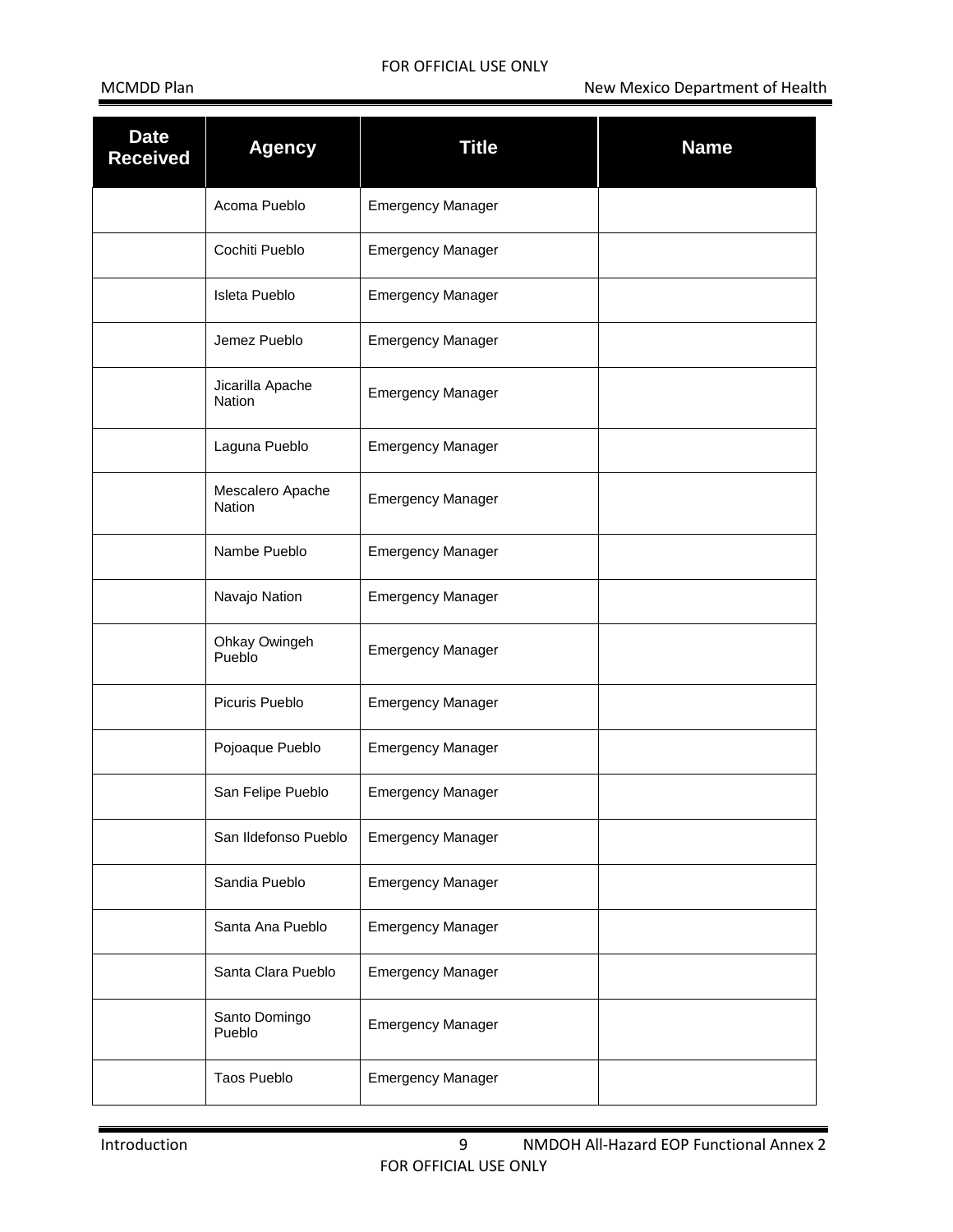| <b>Date</b><br><b>Received</b> | <b>Agency</b>            | <b>Title</b>             | <b>Name</b> |
|--------------------------------|--------------------------|--------------------------|-------------|
|                                | Tesuque Pueblo           | <b>Emergency Manager</b> |             |
|                                | Ysleta del Sur Pueblo    | <b>Emergency Manager</b> |             |
|                                | Zia Pueblo               | <b>Emergency Manager</b> |             |
|                                | Zuni Pueblo              | <b>Emergency Manager</b> |             |
| <b>County Government</b>       |                          |                          |             |
|                                | <b>Bernalillo County</b> | <b>Emergency Manager</b> |             |
|                                | <b>Catron County</b>     | <b>Emergency Manager</b> |             |
|                                | <b>Chaves County</b>     | <b>Emergency Manager</b> |             |
|                                | Cibola County            | <b>Emergency Manager</b> |             |
|                                | Colfax County            | <b>Emergency Manager</b> |             |
|                                | <b>Curry County</b>      | <b>Emergency Manager</b> |             |
|                                | De Baca County           | <b>Emergency Manager</b> |             |
|                                | Dona Ana County          | <b>Emergency Manager</b> |             |
|                                | Eddy County              | <b>Emergency Manager</b> |             |
|                                | <b>Grant County</b>      | <b>Emergency Manager</b> |             |
|                                | <b>Guadalupe County</b>  | <b>Emergency Manager</b> |             |
|                                | <b>Harding County</b>    | <b>Emergency Manager</b> |             |
|                                | <b>Hidalgo County</b>    | <b>Emergency Manager</b> |             |
|                                | Lea County               | <b>Emergency Manager</b> |             |
|                                | <b>Lincoln County</b>    | <b>Emergency Manager</b> |             |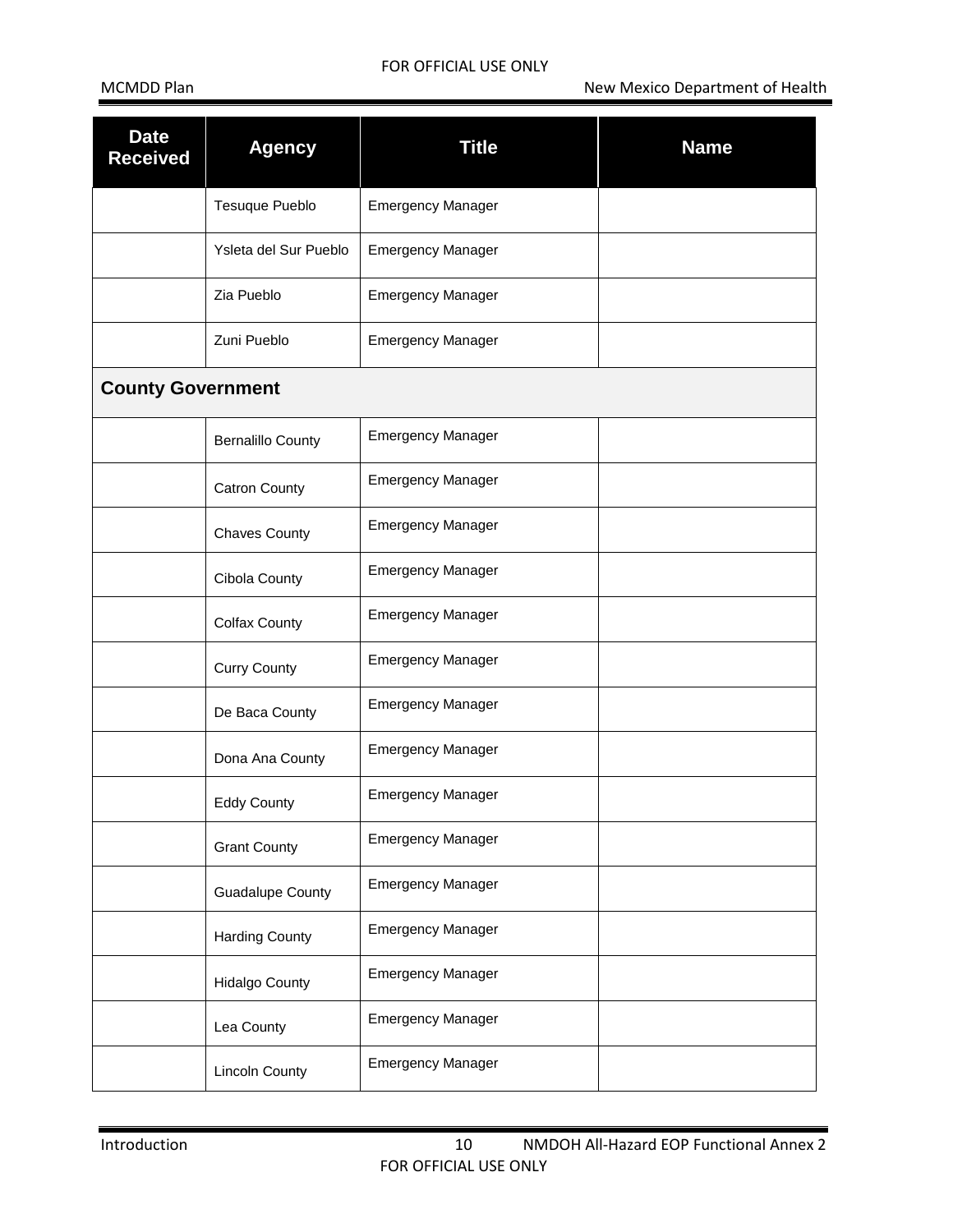| <b>Date</b><br><b>Received</b> | <b>Agency</b>          | <b>Title</b>             | <b>Name</b> |
|--------------------------------|------------------------|--------------------------|-------------|
|                                | Los Alamos County      | <b>Emergency Manager</b> |             |
|                                | Luna County            | <b>Emergency Manager</b> |             |
|                                | <b>McKinley County</b> | <b>Emergency Manager</b> |             |
|                                | Mora County            | <b>Emergency Manager</b> |             |
|                                | Otero County           | <b>Emergency Manager</b> |             |
|                                | Quay County            | <b>Emergency Manager</b> |             |
|                                | Rio Arriba County      | <b>Emergency Manager</b> |             |
|                                | Roosevelt County       | <b>Emergency Manager</b> |             |
|                                | San Juan County        | <b>Emergency Manager</b> |             |
|                                | San Miguel County      | <b>Emergency Manager</b> |             |
|                                | Sandoval County        | <b>Emergency Manager</b> |             |
|                                | Santa Fe County        | <b>Emergency Manager</b> |             |
|                                | Sierra County          | <b>Emergency Manager</b> |             |
|                                | Socorro County         | <b>Emergency Manager</b> |             |
|                                | <b>Taos County</b>     | <b>Emergency Manager</b> |             |
|                                | <b>Torrance County</b> | <b>Emergency Manager</b> |             |
|                                | <b>Union County</b>    | <b>Emergency Manager</b> |             |
| <b>Municipal Government</b>    |                        |                          |             |
|                                | Alamogordo, City of    | <b>Emergency Manager</b> |             |
|                                | Albuquerque, City of   | <b>Emergency Manager</b> |             |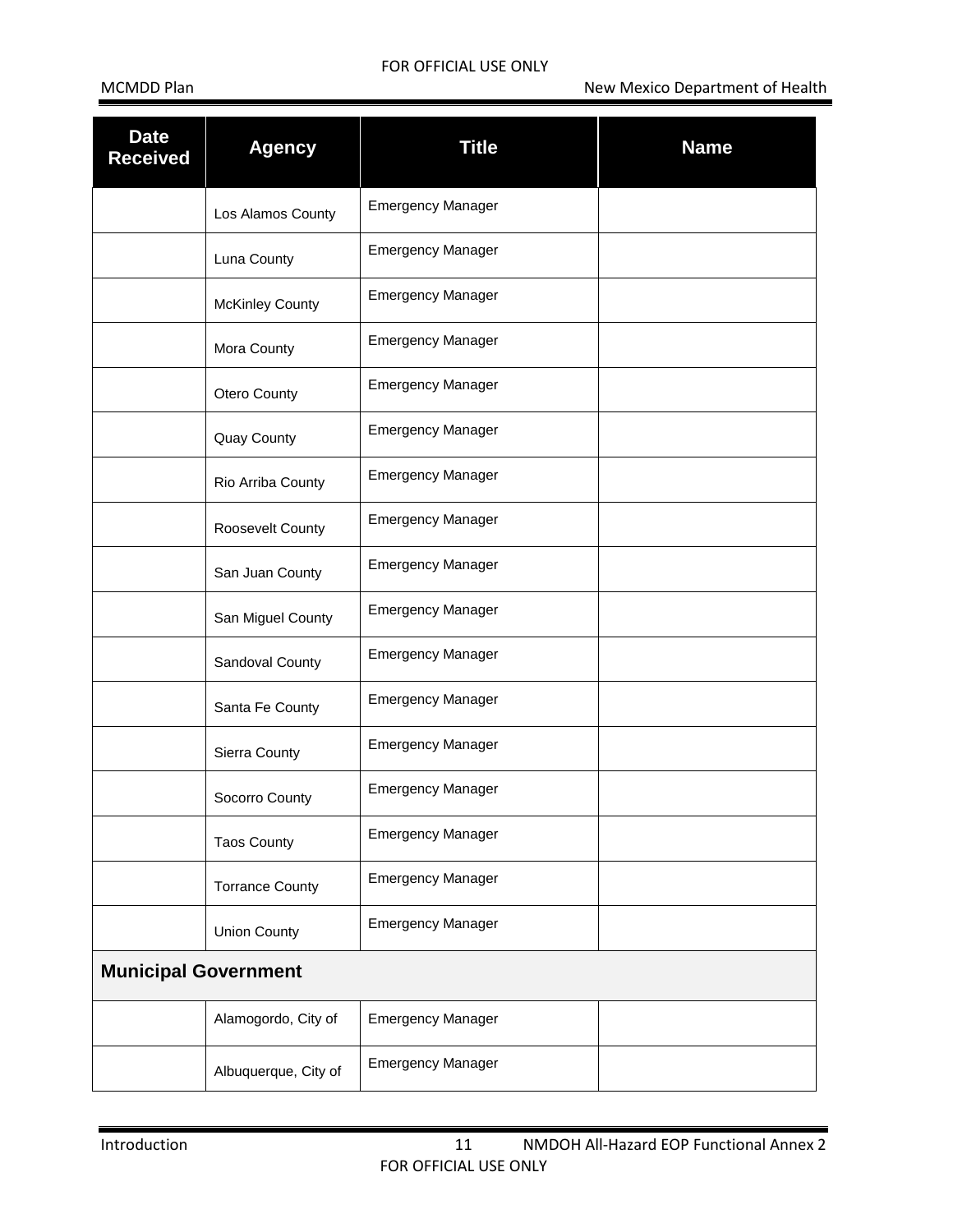| <b>Date</b><br><b>Received</b>              | <b>Agency</b>              | <b>Title</b>             | <b>Name</b> |
|---------------------------------------------|----------------------------|--------------------------|-------------|
|                                             | Belen, City of             | <b>Emergency Manager</b> |             |
|                                             | City of Gallup             | <b>Emergency Manager</b> |             |
|                                             | Cloudcroft, Village of     | <b>Emergency Manager</b> |             |
|                                             | Deming, City of            | <b>Emergency Manager</b> |             |
|                                             | Elephant Butte, City<br>of | <b>Emergency Manager</b> |             |
|                                             | Espanola, City of          | <b>Emergency Manager</b> |             |
|                                             | Los Lunas, Village of      | <b>Emergency Manager</b> |             |
|                                             | Los Ranchos, Village<br>of | <b>Emergency Manager</b> |             |
|                                             | Milan, City of             | <b>Emergency Manager</b> |             |
|                                             | Red River, Village of      | <b>Emergency Manager</b> |             |
|                                             | Rio Rancho, City of        | <b>Emergency Manager</b> |             |
|                                             | Ruidoso, Village of        | <b>Emergency Manager</b> |             |
|                                             | Santa Fe, City of          | <b>Emergency Manager</b> |             |
|                                             | T or C, City of            | <b>Emergency Manager</b> |             |
| <b>Non-Governmental Organizations (NGO)</b> |                            |                          |             |
|                                             |                            |                          |             |
|                                             |                            |                          |             |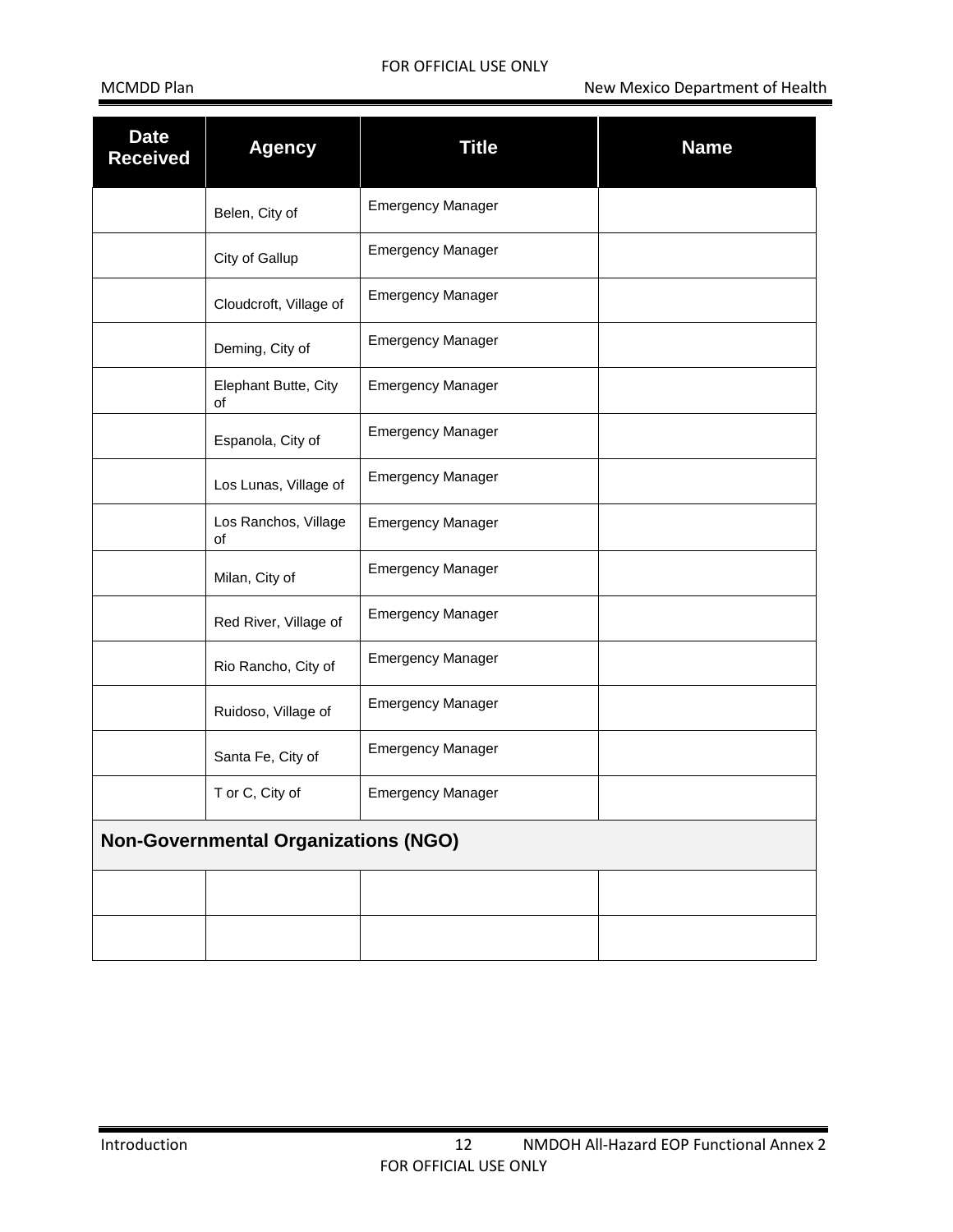### <span id="page-15-1"></span><span id="page-15-0"></span>**II. Purpose, Scope, Situation and Assumptions**

#### **A. Purpose**

This plan describes the phases of rapid, coordinated deployment of personnel and resources to supplement local capabilities to distribute and dispense medical countermeasures during a public health emergency or incident within the State of New Mexico. Specifically, this plan outlines the systems developed for medical materiel management and distribution, as well as medical countermeasure dispensing operations, and describes a response that involves federal resources from the Centers for Disease Control and Prevention (CDC), Division of Strategic National Stockpile (DSNS).

This plan provides guidance to agencies within the State of New Mexico with respect to potential emergency assignments before, during, and following emergency situations where additional medical resources are required to support state and local response capabilities for distribution and dispensing operations. Strategic concepts reflected in the MCMDD Plan may also be used during small scale public health incident response (i.e., localized disease outbreaks) and non-emergency activities such as flu shot clinics, health fairs, and exercises. The MCMDD Plan does not replace county or local emergency operations plans or procedures.

#### <span id="page-15-2"></span>**B. Scope**

<u>.</u>

This plan applies to all participating departments and agencies contained within the geographical boundary of the State of New Mexico. However, this plan also identifies basic response tasks specific to the New Mexico Department of Health (NMDOH).

#### <span id="page-15-3"></span>**C. Situation Overview**

The NMDOH prepares for a large-scale campaign to dispense medical countermeasures (MCM) to the general public, specifically where the demand for local resources exceeds supply or there is an interruption in the supply chain that affects resource availability. Current pre-event preparations are based on a planning scenario for a response to a bioterrorist attack over a large geographic area (i.e., statewide) with an agent such as Bacillus anthracis (b. anthracis or anthrax).<sup>[1](#page-15-4)</sup> Medical supplies may be insufficient to support tactical operations for state and local responses to a public health emergency, including outbreaks, intentional attacks, and environmental disasters, presenting a life/safety risk. Mobilization of cache materiel from the Strategic National Stockpile (SNS) is based on a state or local request or a federal decision to deploy resources to increase resource availability in advance of a response to a public health threat.

<span id="page-15-4"></span><sup>1</sup> The CDC selected aerosolized anthrax as the focus planning scenario for public health emergency planners due to the compressed timeline for provision of medication to the affected population to minimize illness and loss of life (i.e., citizens in affected communities receive the required post-exposure prophylaxis within 48 hours following a decision to deploy Federal resources).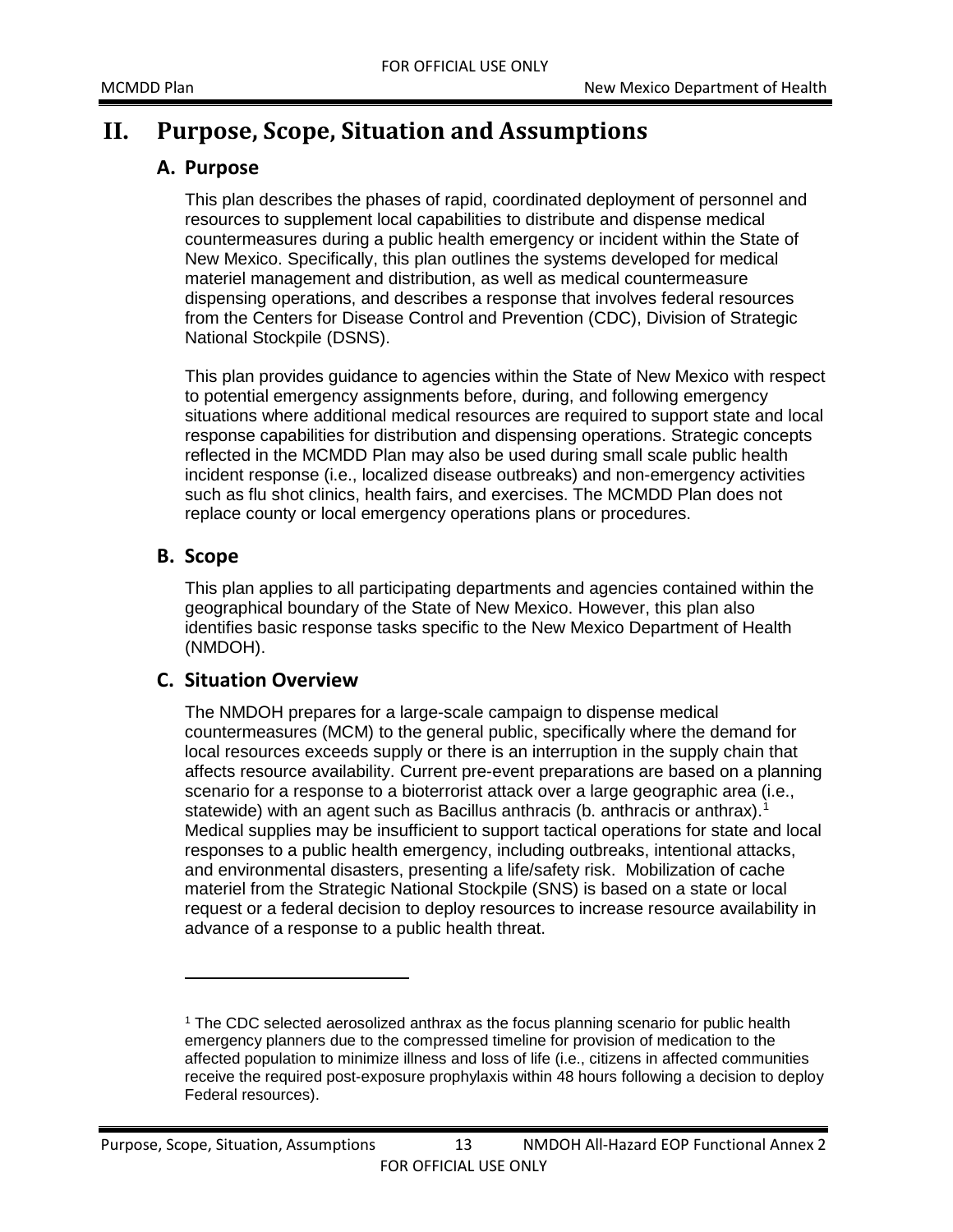The geographic area covered by this plan includes all jurisdictions within the State of New Mexico and covers the entire population of 2,085,538 residents, the 2012 estimate from the United States Census Bureau.<sup>[2](#page-16-1)</sup> The NMDOH also plans to assist non-residents during health and medical emergencies (i.e., tourists). Additionally, the NMDOH plans for the Albuquerque Metropolitan Statistical Area (MSA) under the Cities Readiness Initiative (CRI) planning framework established by the CDC for the most populous cities nationwide. To maximize resources and ensure that plans are integrated and operational, agencies within the MSA have collaborated to form a single planning jurisdiction for a response to a public health emergency that requires mass dispensing of MCM. All planning jurisdictions within the MSA have agreed to use the standards and guidelines set forth by the NMDOH.

#### <span id="page-16-0"></span>**D. Planning Assumptions**

<u>.</u>

- 1. Key officials and participating departments and agencies will be responsible, to save lives, relieve human suffering, sustain survivors, and restore essential services.
- 2. Deployment of the SNS is a national response effort. If SNS assets are deployed, it will be an event of national significance with potentially significant health risks and high mortality rates.
- 3. State-level agencies with emergency response leadership roles will have initiated the processes for implementing executive orders for a public health emergency and the legal powers to use public health emergency response authorities.<sup>[3](#page-16-2)</sup>
- 4. As defined in the *New Mexico Emergency Operations Plan (State EOP)*, the NMDOH is the coordinating agency for *Emergency Support Function (ESF) 8: Public Health and Medical Services* in the State of New Mexico, and advises leadership within the state emergency management agency, the New Mexico Department of Homeland Security and Emergency Management (DHSEM), in the support and coordination of the State's emergency response efforts during a public health emergency.
- 5. The Cabinet Secretary of Health will implement the *NMDOH All-Hazard EOP* to guide NMDOH personnel and resource response activities.
- 6. Response actions during a declared or undeclared public health emergency will be conducted in accordance with National Response Framework (NRF)

<span id="page-16-1"></span><sup>&</sup>lt;sup>2</sup> The State of New Mexico has a centralized governance structure for state health agencies where local public health offices are staffed by State employees and the State department of health (NMDOH) retains authority over most decisions (i.e., fiscal decisions, issuance of public health orders, etc).

<span id="page-16-2"></span><sup>&</sup>lt;sup>3</sup> Federal authorities may direct deployment of the SNS without a state request or emergency declaration and it remains the responsibility of the state to receive, distribute, and dispense SNS materiel.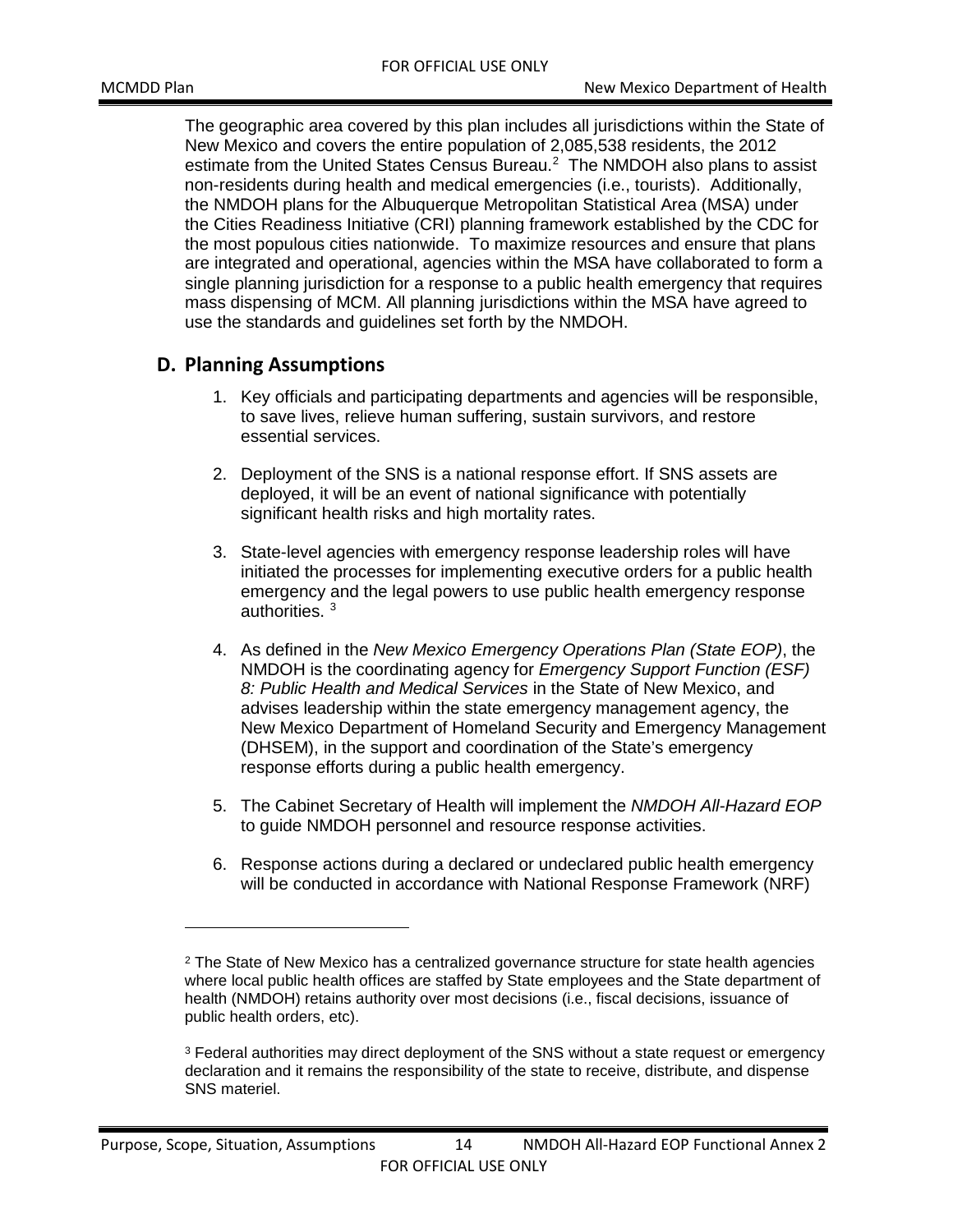and National Incident Management System (NIMS) principles and practices, including the Incident Command System (ICS).

- 7. Pre-planning, mitigation and initial response to incidents or potential disaster conditions has been conducted by the local government and local emergency mangmement agencies.
- 8. Situational awareness of critical supplies and medical resources will be monitored by State and local agencies. Rapid needs assessments and demand forecasting/projections for shortages or potential shortages will be performed at the onset and for the duration of an incident or event.
- 9. State and local emergency procurement processes and resources will be utilized before initiating a process to request the SNS or other materiel through the State EOC.
- 10. Federal resources will be avalable when requested to provide assistance to the State and local jurisdictions for distribution and dispensing of MCM.
- 11. Support agencies and organizations will be capable of fulfilling their roles as set forth in this plan.
- 12. There will be an increased need for safety and security efforts to protect critical SNS/MCM assets, personnel and facilities.
- 13. State and local governments will comply with conditions for the receipt and use of critical federal assets (i.e., the SNS, Federal Medical Stations (FMS), CHEMPACK, etc).
- 14. The 12-hour Push Package (standardized, packaged medical materiel for a quick response when the situation is developing) will be at the Receipt, Staging and Storage (RSS) site within 12 hours.
- 15. Managed Inventory (MI) assets are large quantities of antibiotics and medical supplies that comprise the bulk of the SNS response capability and will arrive at the RSS within 24-36 hours.
- 16. Upon receipt of SNS assets, it will take 6-12 hours to apportion and distribute the MCM assets to the pre-identified receiving sites.
- 17. Local jurisdictions may have limited time to set up and staff Points of Dispensing (POD) sites. Local volunteers and public sector personnel and security forces may not be sufficient to activate all PODs in the jurisdiction.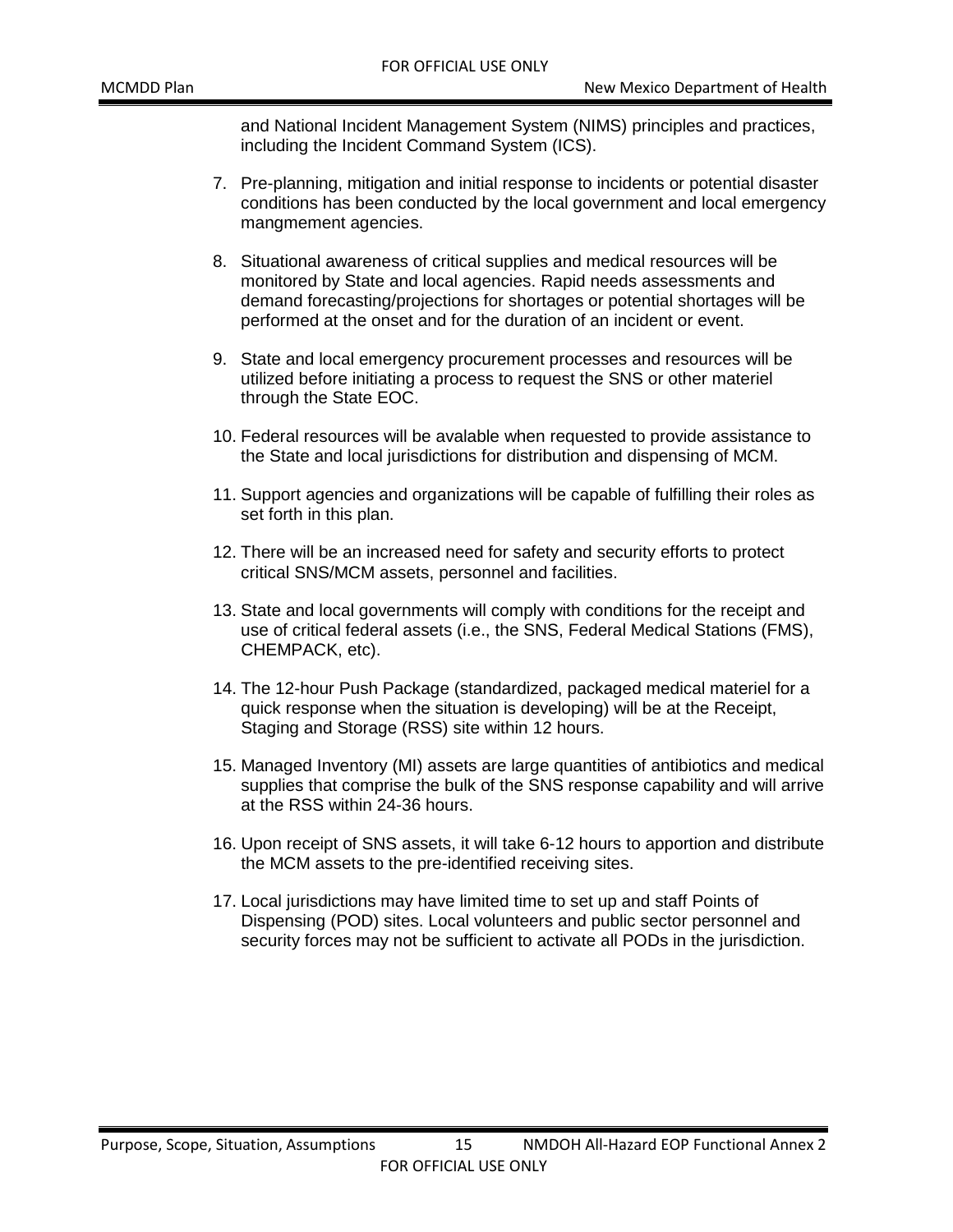### <span id="page-18-1"></span><span id="page-18-0"></span>**III. Concept of Operations**

#### **A. General**

The decision to deploy assets from the SNS is a collaborative effort by local, State, and Federal officials. State/local officials identify a situation they believe has the potential to threaten the health of the population or an affected jurisdiction. State/local officials inform the state emergency management agency (i.e., DHSEM) and/or health department (i.e., NMDOH) and inform the Governor of a situation that requires resources that state/local officials do not have readily available. If the Governor or delegate determines MCM resources available within the State are insufficient for the situation, an initial request for SNS assets is justified. A request for assistance may then be submitted directly to the CDC/DSNS or as part of an overall request for federal assistance through the national emergency response system.

Direct tactical operations to support medical material management and delivery of SNS/MCM assets from the receipt, store, and stage (RSS) facility to dispensing sites, hospitals, teatment centers, intermediary distribution points (i.e., staging areas) and PODs will be activated and directed by participating departments and agencies.

The statewide MCM dispensing strategy for dispensing medical countermeasures is predominantly reliant on the activation of open points of dispensing (PODs) which are temporary facilites operated out of pre-identified, community-based facilities where services are provided to the general public from the jurisdiction. Closed PODs are pre-identified sites that serve a specific subset of the population to reduce the strain on open PODs. Examples of organizations that serve as closed PODs are private businesses, universities, faith-based organizations, hospitals, military installations and correctional facilities. Indian Nations, Tribes or Pueblos are also considered closed PODs. Additionally, emergency planners design and propose plans for drive-through operations at venues large enough to accommodate highvolume vehicle traffic flow. While the MCMDD Plan describes planning considerations for community mass dispensing operations for oral antibiotics, mass dispensing and mass vaccination operations overlap conceptually and operationally. Planning considerations for a mass vaccination campaign should utilize the scalable, modular POD system (see attachment 2.1 POD Operations Guide) to establish the baseline infrastructure required to sustain such a campaign. County or local emergency operations plans or procedures may identify viable alternate dispensing modalities to the temporary clinic model.

Task organizing for request and receipt processes, and response operations for specific item assets like Federal Medical Stations (FMS) and CHEMPACK, will be described in supporting and supplemental documentation to the *NMDOH All-Hazard EOP (Basic Plan)* and this annex plan. (See attached *New Mexico CHEMPACK Program Guide* and Federal Medical Stations (FMS) site plans).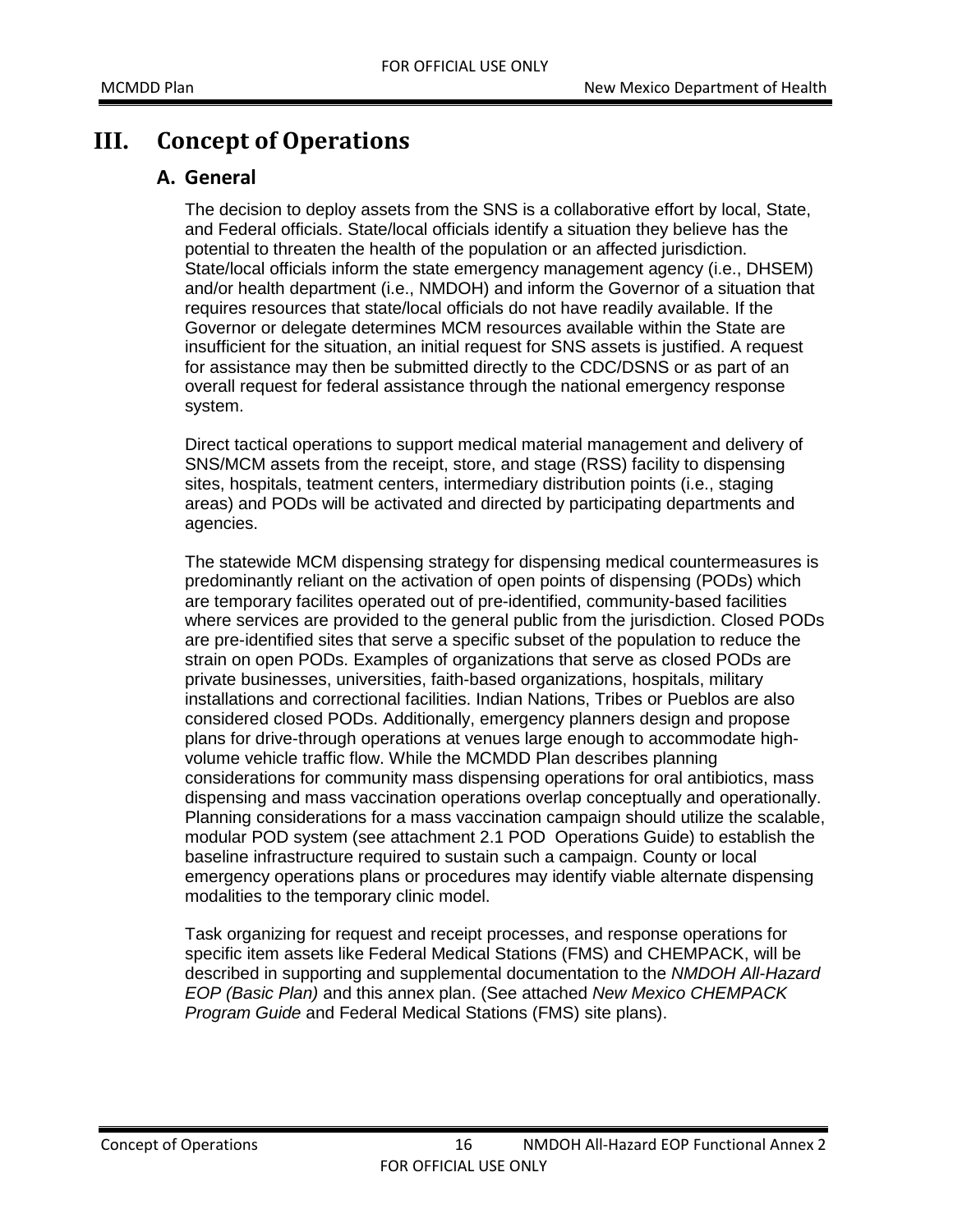#### <span id="page-19-0"></span>**B. Hazard Control and Assessment**

An effective public health response begins with the processes in place that identify, analyze, gain control of, and monitor hazards. Public health surveillance, epidemiological investigation, and laboratory testing are the routine and essential services required for public health preparedness and response. These activities are significant through all phases of the incident, but are fundamental during the interval between incident start and the decision to respond. Figure 1 illustrates conceptually the shift during phase 1 from normal operations to incident-specific surveillance and investigation. The response timeline depicted involves both the provision of medical countermeasures and the decision to request federal assistance. For written plans that describe the preliminary work required to verify a threat or incident of public health concern, refer to established processes described in the *NMDOH All-Hazard EOP (Basic Plan)* or supplemental documentation.



#### Conceptual MCMDD Response Timeline

Note: isi

 $(2)$ 

POD-Point of Dispensing

#### **Figure 1:** Conceptual Medical Countermeasure Distribution and Dispensing (MCMDD) Response Timeline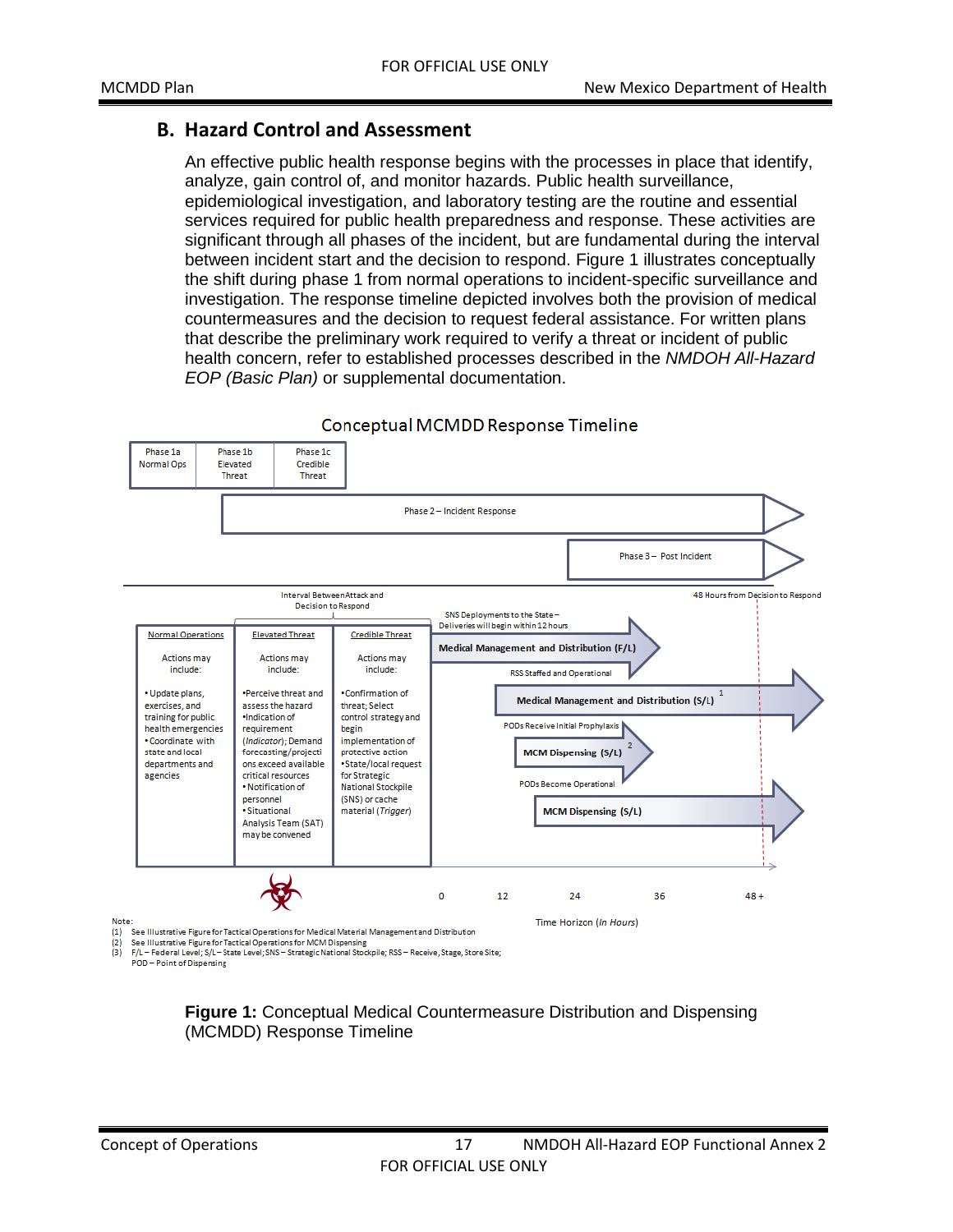#### <span id="page-20-1"></span><span id="page-20-0"></span>**C. Protective Action Selection**

#### **1. Analyze the hazard**

Analysis of the hazard, the type of health event and resource issue may justify a State request for Federal assets and support. Refer to the *NMDOH All-Hazard EOP (Basic Plan)* for requesting State & Federal assistance, and the *NMDOH Standard Operating Procedure (SOP): Requesting SNS Assets*.

#### <span id="page-20-2"></span>**2. Determine protective action**

Staff will identify the medical countermeasure best suited and available for the incident (for additional and supporting details, see supplemental documentation and *NMDOH All-Hazard EOP: Hazard-specific Annex plans*). Depending on the incident, leadership staff may be required to follow protocols/procedures to develop and approve informational material and guidance pertaining to dispensing operations (i.e., Medical Protocols, Standing Orders) (See supplemental documentation and/or *NMDOH SOP: Authorization/Standing Orders*).

#### <span id="page-20-3"></span>**3. Determine notifications and provision of situational information**

Participating support agencies and organizations at the state and local level should receive proactive and timely notification of a decision to use SNS assets. Contacts should include: the Governor's Office, the state/local emergency management agency, the NMDOH, state/local emergency medical services agencies, state and local law enforcement agencies, state and local fire protection agencies, state transportation agency, state and local agencies responsible for hazardous material response, and response organizations or systems in the state, such as the New Mexico Healthcare Coalitions (HCCs) or disaster medical response teams. See additional documentation on information sharing within the *NMDOH All-Hazard EOP Functional Annex 1: Risk Communication Plan* and the *NMDOH All-Hazard EOP Functional Annex 8: Interoperable Communications Plan* and refer to standard set of procedures for activation and initiating call-down lists – *SOP: Emergency Call-Down Procedure Utilizing the Everbridge Mass Notification System*.

#### <span id="page-20-4"></span>**4. Determine protective action implementation plan**

State/local officials select pre-identified essential facilities for direct tactical operations, medical materiel management and mass dispensing, and determine activation sequence for all required functional elements within the distribution and dispensing system. Before, during, and following emergency situations, to help protect the health of the population or the affected jurisdiction, consideration should be given to appropriate risk communication messaging about non-pharmaceutical interventions that can help prevent development of disease among persons exposed or potentially exposed to public health threats. (See *NMDOH All-Hazard EOP Functional Annex 1: Risk Communications Plan*)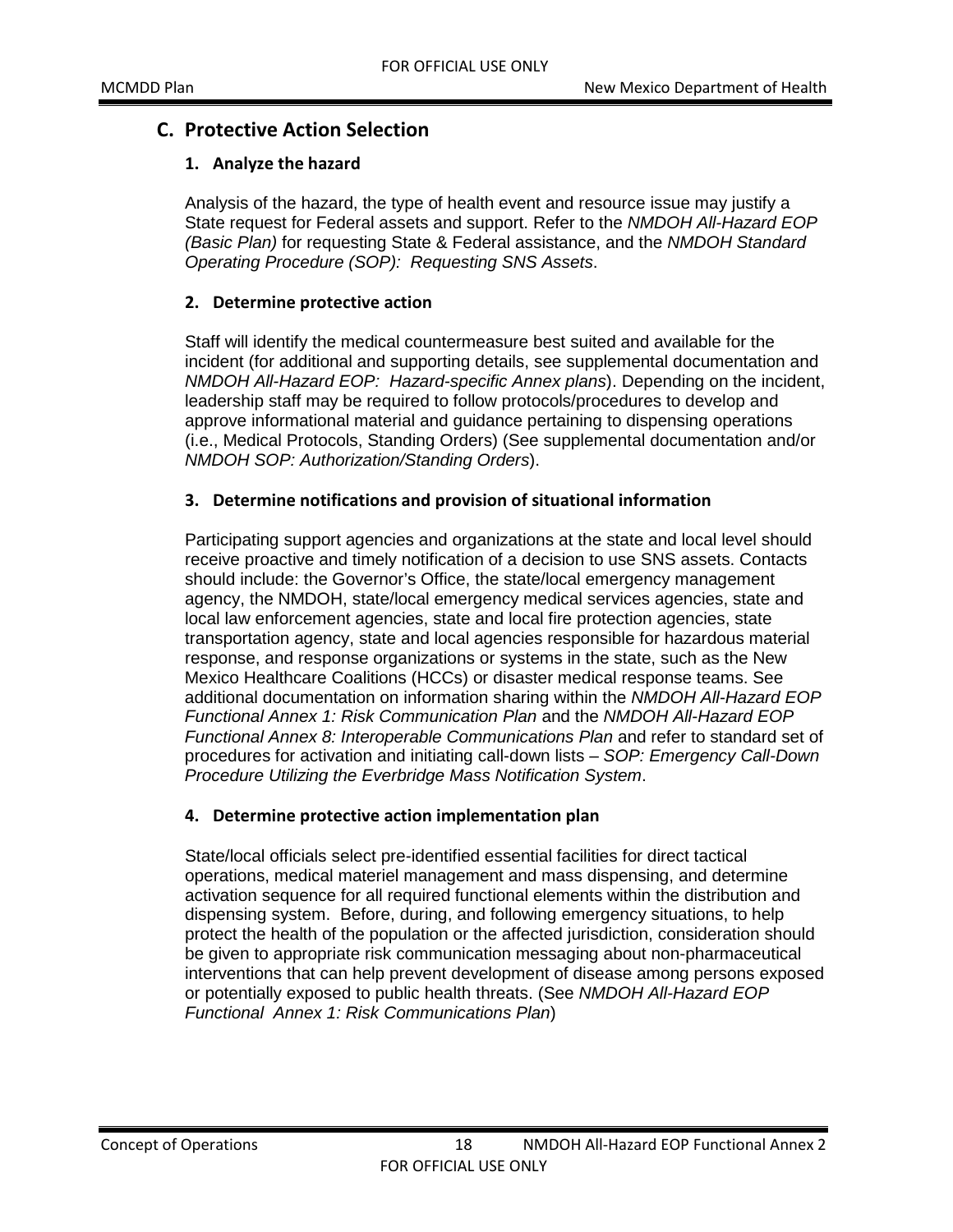Ongoing hazard control and assessment of an emergency public health response should give consisderation to:

- Level of civil unrest and hostility
- Changes in threat exposure/transmission routes
- Need and effectiveness of personal protective equipment (PPE)
- Sustained staffing levels
- Patency of transportation routes
- Impact of operational conditions on security assets
- Specific and pertinent intelligence

#### <span id="page-21-0"></span>**D. Emergency Public Information and Educaction**

Successful mass dispensing campaigns that implement strategies for the administration of oral medications or vaccinations will rely heavily on timely risk communication messages to address the concerns of the public. The Public Information Officers (PIOs) will determine health emergency message content, select appropriate public alerting system(s), and disseminate public health information. Depending on the incident, PIOs from the affected jurisdiction(s), DHSEM, and other state agencies, may establish the Joint Information System (JIS) to coordinate messaging to the public as well as the activities of participating PIOs. The PIOs may work together in the Joint Information Center (JIC) or virtually by phone and E-mail. The Department PIO will coordinate with NMEOC PIO and others in accordance with *ESF Annex #15: External and Public Affairs, State of New Mexico All-Hazard Emergency Operations Plan (State EOP)* and with the processes and protocols identified in the *NMDOH All-Hazard EOP (Basic Plan)* and the *NMDOH EOP Functional Annex 1: Risk Communications Plan*.

#### <span id="page-21-1"></span>**E. Protective Action Implementation**

Medical Materiel Management and Distribution

Medical materiel management and distribution are the capabilities and processes that the NMDOH and participating agencies have in place to direct, activate, support, and coordinate the receipt and delivery of SNS assets from the receipt, store, and stage (RSS) site to their destinations (i.e., dispensing sites, hospitals, treatment centers, staging areas).

Actions or considerations for the stockpiling, storage and distribution of medical supplies include, but are not limited to:

- Warehouse activation and site set-up;
- Security;
- Staff readiness:
- Communication;
- Arrival of assets;
- Inventory control;
- Repackaging (If required)
- Staging;
- Storing;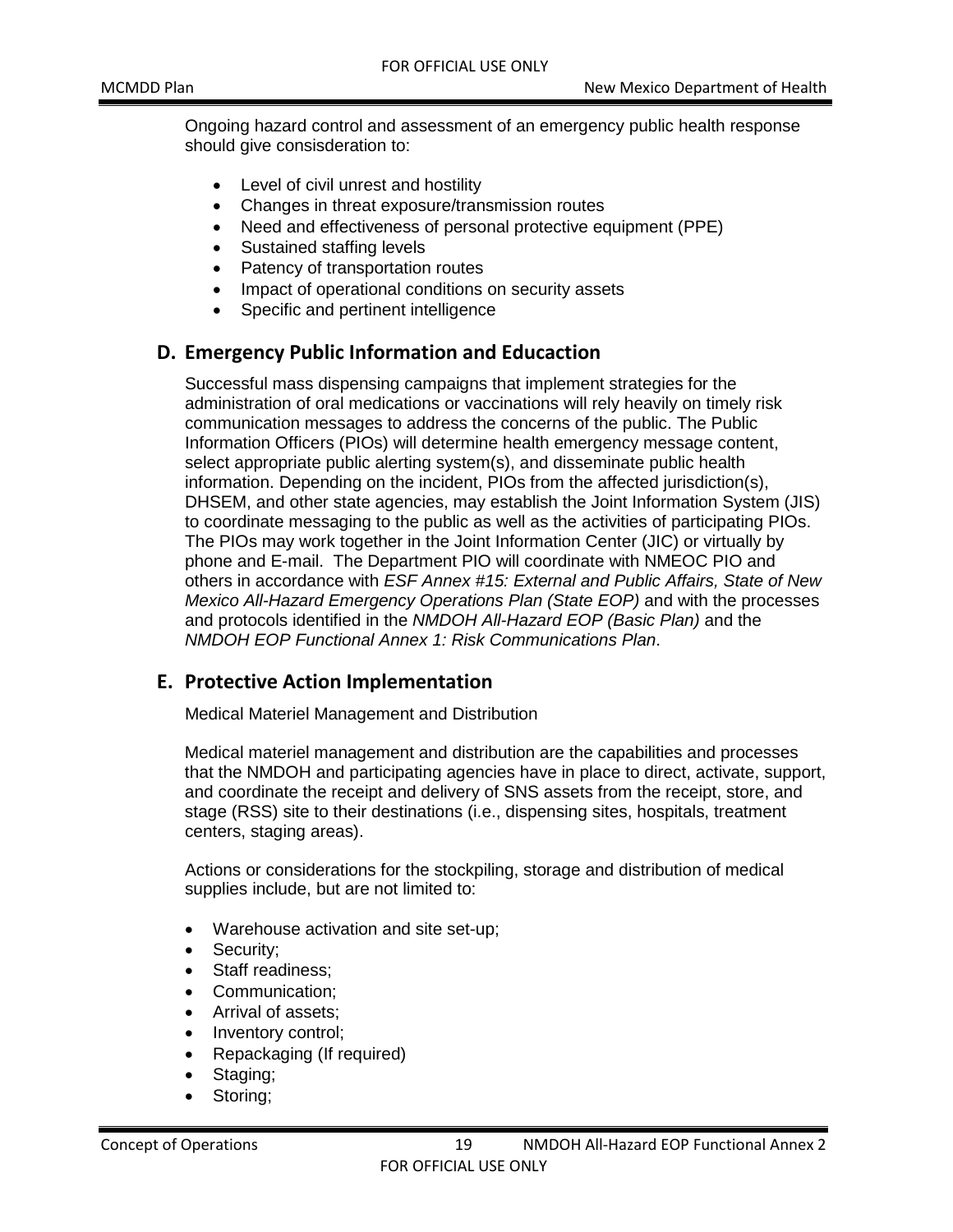- Transportation;
- Re-supply;
- Recovery; and
- Demobilization.

State and local dispensing operations will rely heavily on an integrated and robust distribution network, as well as the performance of administrative and physical functions associated with the management of goods and materials. Implementing instructions from the *Receipt, Store, and Stage (RSS) Field Operations Guide (FOG)* for medical materiel management are included as an attachment to this plan.

#### <span id="page-22-0"></span>**F. MCM Dispensing**

MCM dispensing, or mass dispensing, is the ability to provide critical medical interventions (i.e., antibiotics, vaccinations, antivirals) to the population or an affected jurisdiction for treatment or prophylaxis to prevent disease, save lives, and reduce human suffering.

Large-scale dispensing operations require the following considerations and actions, but are not limited to:

- Points of Dispensing (POD) site activation and set-up;
- Security;
- Medical protocols;
- Staff readiness:
- Communication;
- Inventory control;
- POD Just-in-Time Training (JITT)/opening;
- Triage;
- Screening and intake procedure;
- Dispensing conventional/rapid;
- Education:
- Resource requests/re-supply requests; and
- Demobilization.

The characteristics of the public health emergency will affect the number of sites, physical locations, services provided and security requirements. Alternative dispensing modalities are considered for both contagious and non-contagious threats. The NMDOH Public Health Division (PHD) Regions, in partnership with local emergency management agencies, will develop and maintain regional and local planning documents for distribution and dispensing operations in alignment with state-level guidance. Mass dispensing operations instructions from the *POD Operations Guide* are included as an attachment to this plan.

#### <span id="page-22-1"></span>**G. First Responder Health and Safety**

The human resources dimension of public health risk mitigation is a critical aspect of incident management. The ability to protect human capital may require implementation of significant measures prior to an incident and during an incident to enhance response capabilities. Responder-specific risks will be addressed in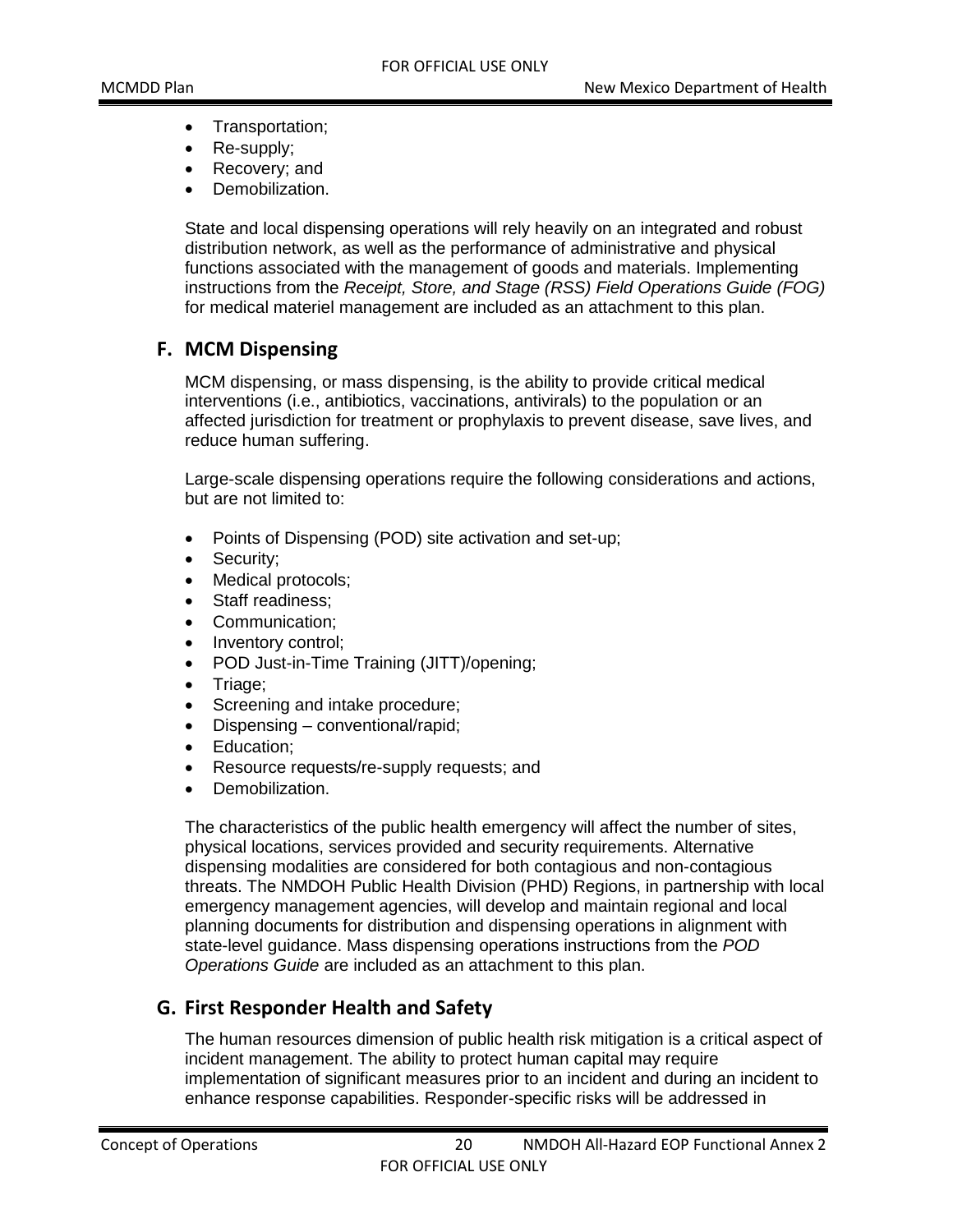Incident Action Plans (IAP). Response entities will follow instructions to properly coordinate operations relating to a specific incident through the production and use of an approved IAP that is shared with public health response staff (refer to Federal and NMDOH guidance on the production/contribution to an IAP). Provision of prophylaxis to public health first responders and other critical infrastructure staff (CIS) and personnel supporting dispensing operations is planned for during the walk-through phase of just-in-time training, and prior to the POD opening. Government, non-government, public and private sector staff and personnel that play an essentail role in a public health emergency response may also be considered CIS and be provided prophylaxis. (refer to supplemental documentation for expanded descriptions of protective measures for first responders and critical infrastructure personnel).

Medical Treatment – Hospital and Treatment Center Coordination

Federal assets and support, to include the SNS, may be required to support health services sustained by hospitals, treatment centers, and alternate care facilities, specifically when normal supply chains or local and state efforts fall short. The mechanism by which health officials engage with health care facilities may be through local emergency management, health care coalitions, or the NMDOH Healthcare Preparedness Program (HPP). Coordination with healthcare facilities may include the following activities, but are not limited to:

- Resource requests/re-supply requests;
- Compliance with the set conditions on the receipt and use of government-owned medical materiel;
- Procedures for approval and allocation of medical materiel;
- Inventory Control;
- Distribution:
- Staff readiness: and
- Recovery.

#### <span id="page-23-0"></span>**H. Access and Functional Needs Population Support**

A coordinated approach to mass dispensing operations that incorporates planning considerations for those with access challenges and functional needs during a disaster is required to achieve dispensing goals. For guidance on accommodations for individuals or groups whose needs are not fully addressed by traditional service providers or who feel they cannot comfortably or safely use the standard resources offered during preparedness, response and recovery, refer to the *NMDOH All-Hazard EOP Functional Annex 7: Access and Functional Needs Plan*.

#### <span id="page-23-1"></span>**I. Short-term Needs**

Initial 10-day Drug Regimen for Treatment/Prophylaxis/Post-exposure Prophylaxis

SNS materiel configured in a *12-hour Push Package* may be used for a rapid response to an emerging situation where the threat is ill-defined. Standardized packages contain a broad range of medicines and medical supplies, including oral medications for several hundred thousand people who have been exposed or potentially exposed. Oral medications in 10-day unit-of-use, tamper-proof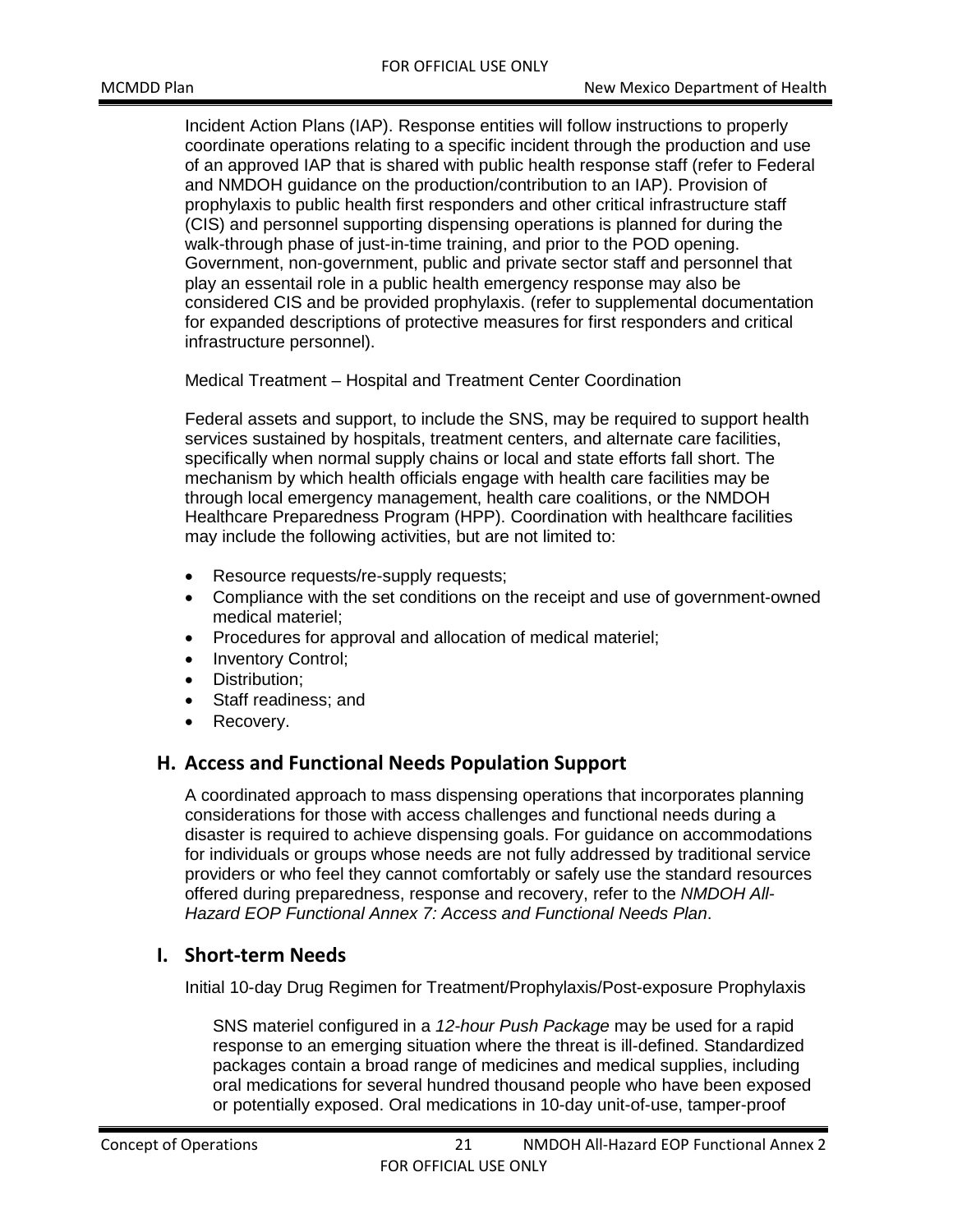bottles are employed as part of a strategy to contain or suppress the development of disease through treatment, prophylaxis and post-exposure prophylaxis. Implementation instructions from the *POD Operations Guide* for mass dispensing operations are included as an attachment to this plan.

#### Adjust Security Needs

Security considerations for medical countermeasure distribution and dispensing operations will be determined by participating partner agencies. Detailed documentation will describe the steps required to protect medical materiel, the essential facilities used to support a public health response, the people that support public health response operations, and the transportation infrastructure that supports medical countermeasure distribution. Actions to protect and defend will adapt to the emerging situation, and ongoing assessments will be made to increase or decrease security measures as required. Unique security considerations are described in supplemental documentation to this plan.

#### Stabilize the Affected Area

Medical countermeasure dispensing strategies should be reassessed on an ongoing basis throughout the duration of the public health emergency. Surveillance, investigation, and testing will continue to inform the development of incident objectives over multiple operational periods. Timely implementation of dispensing strategies and non-pharmaceutical interventions will help to mitigate risk during a public health threat.

#### <span id="page-24-0"></span>**J. Long-Term Needs**

Sustaining Dispensing Operations

Provision of medical countermeasures to individuals within an affected jurisdiction may become more targeted after continued analyses of the agent or exposure. Mass dispensing plans focus on a planning scenario for aerosolized anthrax for which the full course of antibiotics for post-exposure prophylaxis is sixty days of either ciprofloxacin or doxycycline. Pre-event planning for such a scenario requires the ability to distribute and dispense an initial 10-day supply of the appropriate medical countermeasure, followed by the remaining 50-day supply if needed. Specific item support from CDC/DSNS may cover a wide range of medications, medical equipment, or consumable medical supplies that may be needed for a response that spans multiple operational periods or when the situation is clearly understood. Managed Inventory (MI) are palletized assets that will likely be used during sustained response operations.

Compliance through Public Information

As a result of epidemiologic and, potentially, criminal investigations, populations that are identified as having a high index of probability for exposure will be provided information through public information campaigns for instructions to obtain the required MCM. These methods may include sustained POD operations or referral to public and private healthcare facilities.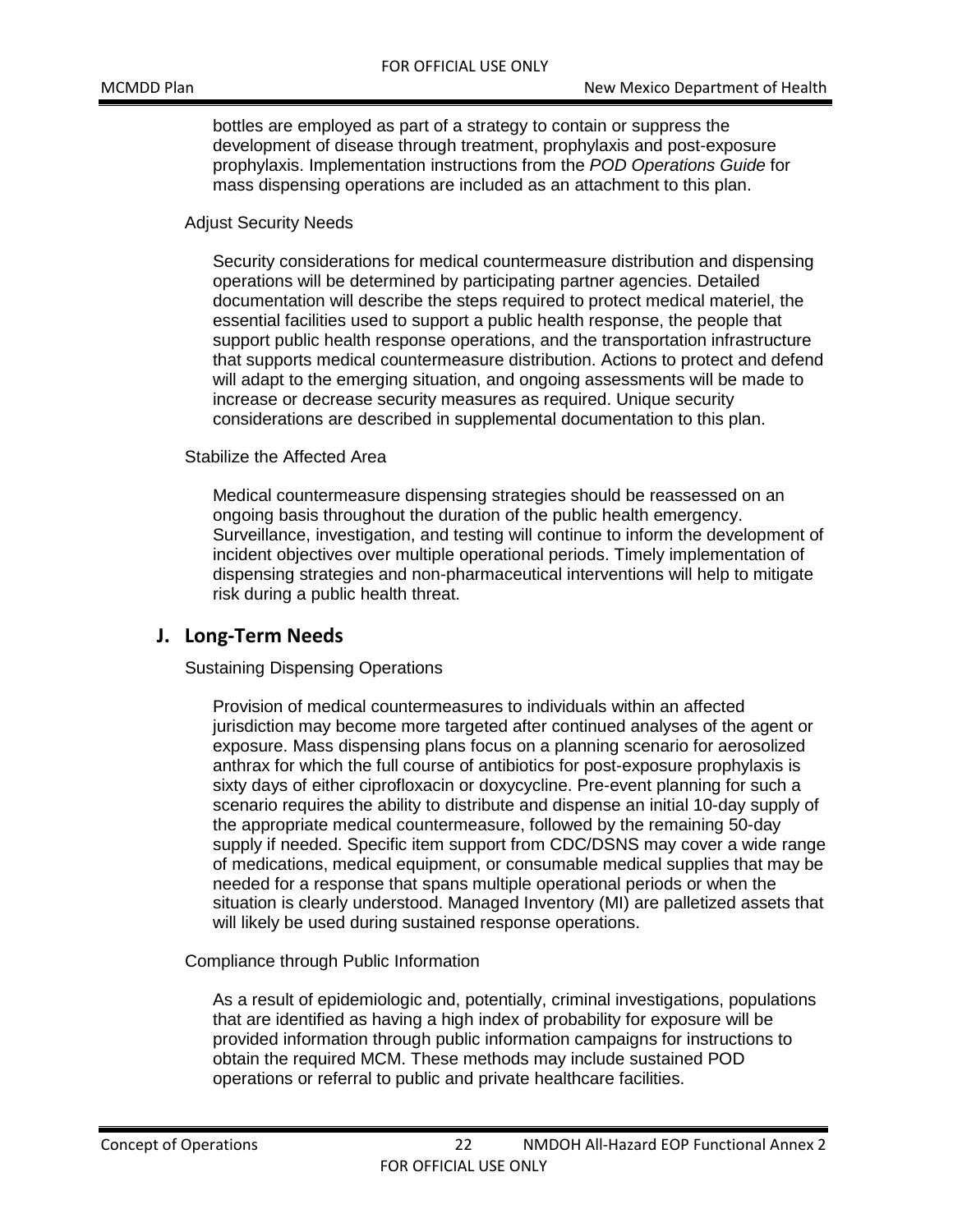#### Adverse Event Reporting

To monitor health status of MCM recipients, and as part of a public information campaign initiated for the distribution and dispensing of medical countermeasures to an affected population, participating agencies will provide services required by the CDC for reporting adverse events or reactions to the counteragents being administered. For detailed information about the notification mechanism for adverse event reporting, refer to supplemental documentation, as well as documentation on information sharing within the *NMDOH All-Hazard EOP Functional Annex 1: Risk Communications Plan* and *Functional Annex 8: Interoperable Communications Plan* and the POD Operations Guide Annexs 2.1

#### Recovery

The recovery of medical materiel and the return to pre-incident "ready" status will be conducted according to jurisdictional policies and Federal regulations, in coordination with state and local emergency management. Demobilizing distribution and dispensing sites, releasing personnel, and handling the storage of unused medications, medical equipment, and ancillary supplies are the activities conducted to effectively bring closure to a response. Refer to supplemental documentation, as well as the *NMDOH All-Hazard EOP Functional Annex 9: Demobilization and Recovery Plan*.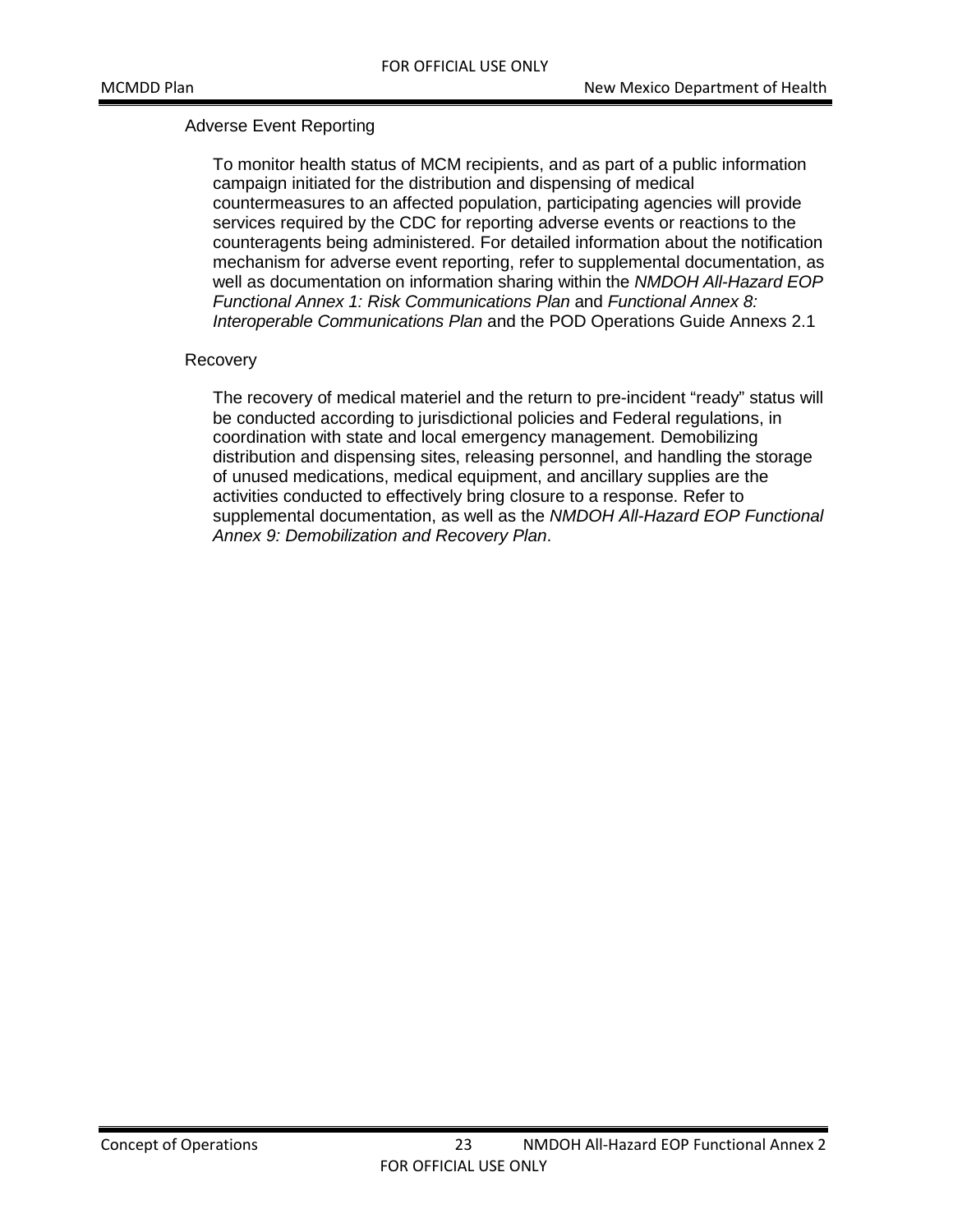## <span id="page-26-1"></span><span id="page-26-0"></span>**IV. Organization and Assignment of Responsibilities**

### **A. General**

Most departments/agencies of government have emergency functions in addition to their normal, day-to-day duties. Emergency functions usually parallel or compliment normal functions. Each department/agency is responsible for developing and maintaining its own emergency management procedures. Letters of Agreement, Memorandums of Understanding/Agreement, Provider Agreements and contracts that support the involvement of these agencies and organizations are kept on file at the NMDOH/ERD/Bureau of Health Emergency Management (BHEM).

#### <span id="page-26-2"></span>**B. Assignment of Responsibilities**

The following agencies have responsibilities which include, but are not limited to the following:

#### <span id="page-26-3"></span>**1. Centers for Disease Control and Prevention (CDC)**

Division of Strategic National Stockpile (DSNS)

The CDC/DSNS agrees to transfer SNS assets to the NMDOH for use in responding to public health emergencies through the following actions:

- Assist with the SNS request process;
- Deliver to mutually agreed upon site (i.e., pre-identified RSS site);
- Manage cache materiel until delivery to the state;
- Provide federal treatment guidelines;
- Ensure appropriate transfer of medical materiel; and
- Provide technical support as requested.

#### <span id="page-26-4"></span>**2. Indian Health Service (IHS)**

- Provide assistance to Indian Nations, tribes, and pueblos; and
- Ensure policies and guidelines are in place to support tactical operations for medical materiel management and dispensing.

#### <span id="page-26-5"></span>**3. New Mexico Office of the Governor**

- Declare a state of emergency or disaster;
- Approve requests for SNS assets;
- Request assistance from the federal government;
- Authorize the sending and receiving of assistance under the EMAC; and
- Issue, amending, or rescinding Executive Orders and/or Emergency Declarations during an emergency or disaster.
- <span id="page-26-6"></span>**4. New Mexico Department of Homeland Security and Emergency Management (DHSEM)**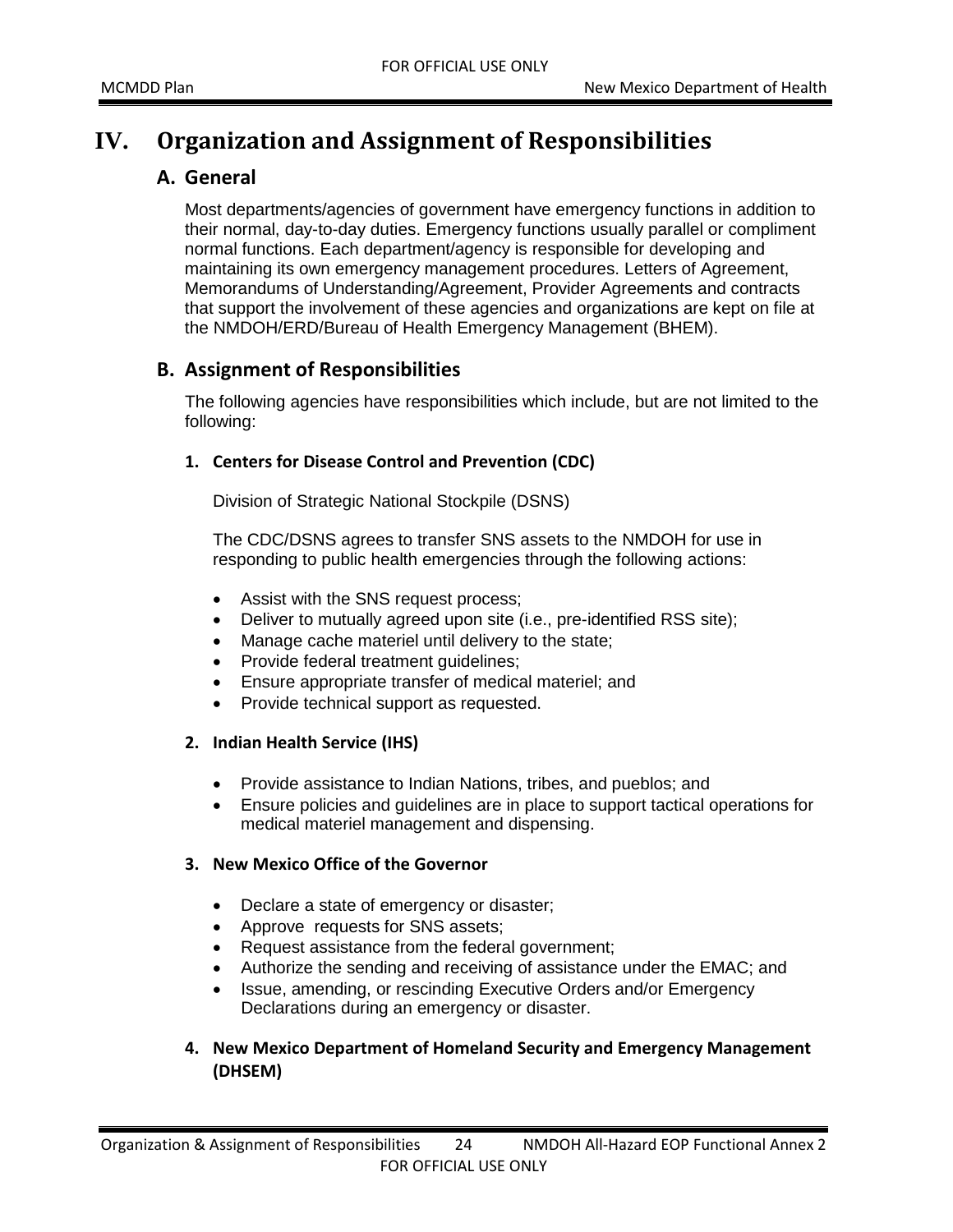- Facilitate the activation of a MCM Task Force, if required;
- Determine appropriate EOC activation levels;
- Activate and managing the State EOC;
- Analyze, evaluating, and distributing emergency information through briefings, displays, and reports;
- Coordinate with and supporting requests from state organizations and local jurisdictions;
- Receive and processing EMAC requests for assistance from other states (i.e., requests for RSS Teams and additional POD staffing);
- Implement and enforcing emergency directives through coordination with other state and federal agencies;
- Coordinate state agencies and other organizations through the MCM Task Force;
- Provide emergency management coordination state-wide;
- Provide coordination of response activities; and
- Coordinate transportation for the SSAG from the receiving airport to the RSS site and for the SSAG Liaison to the State EOC.

#### **5. New Mexico Department of Health (NMDOH)**

- Request approval from the Governor to request the SNS from the CDC.
- Make the request to CDC for the SNS assets.
- Coordinate the set up of POD sites.
- Coordinate with the CDC SNS Program Liaison.
- Ensure the request process is completed properly.
- Provide a representative to the State EOC to facilitate activities on the MCM Task Force.
- Provide oversight for all SNS/MCM functions.
- Provide administrative and procurement support for the SNS/MCM.
- Determine control measures including the recommendation to request the deployment of SNS/MCM assets.
- Provide support to include personnel for the breakdown and distribution of the SNS/MCM.
- Place qualified and protected field staff to support the epidemiological investigations.
- Provide an immediate survey and analysis of the case of the outbreak or emergency and disaster if it pertains to their area of expertise.
- Mobilize and stage RSS site equipment.
- Ensure the set-up of the RSS site to receive assets.
- Receive, stage, store and distribute SNS/MCM assets
- Demobilization and recovery of MCM assets.
- Ensure guidelines, procedures, and plans are in place for requesting, receiving, storing, and distribution of MCM assets within the assigned Public Health Region counties to include all Indian Nations, tribes, and pueblos.
- Ensure appropriate areas are designated to store and secure countermeasures at PODs.
- Ensure PODs have contact list for all region personnel to activate POD operations.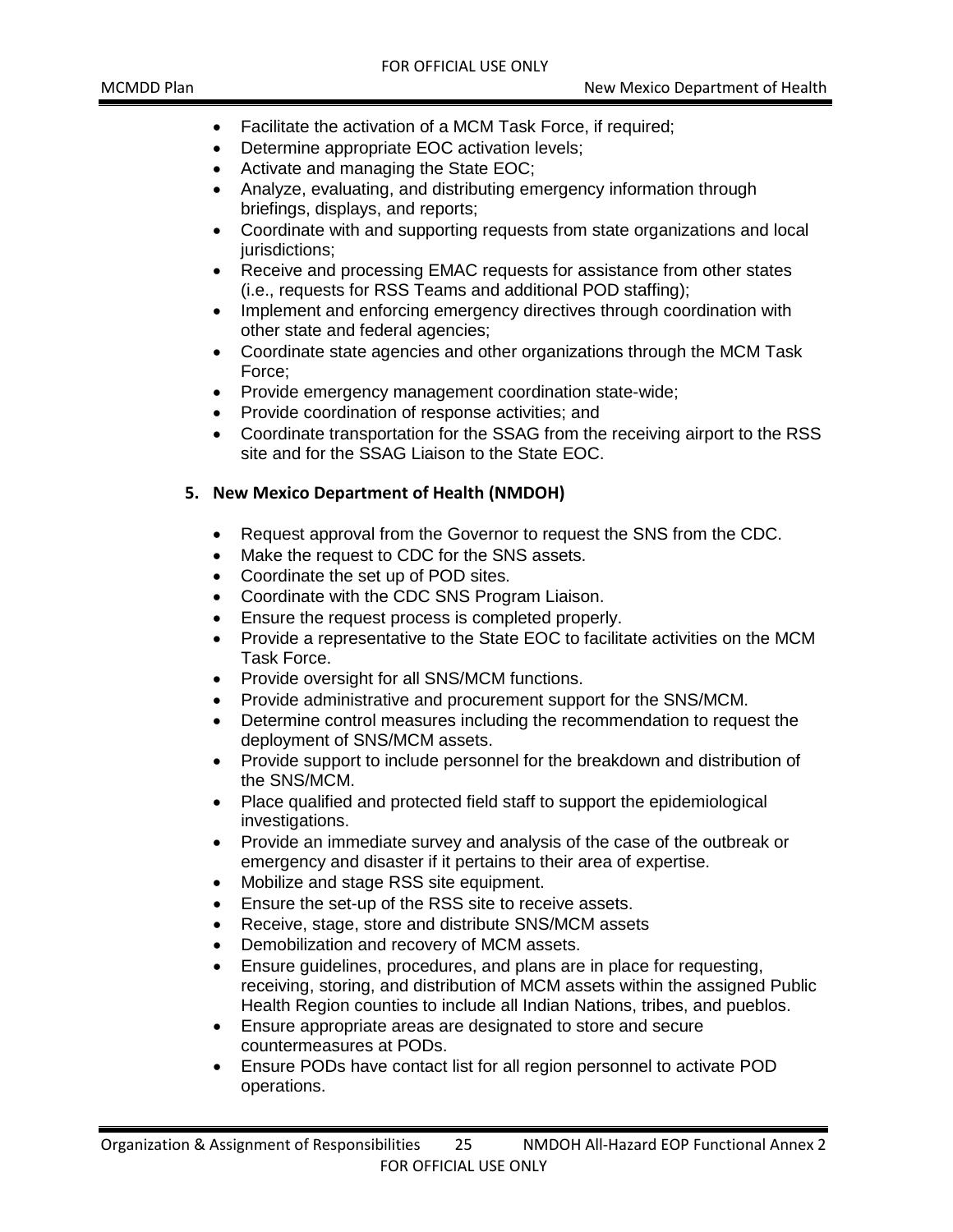- Ensure pre-identified PODs with contact information for immediate activation of the sites.
- Set-up POD sites as necessary.
- Provide regional personnel and volunteers for PODs.
- Follow dispensing protocols.
- Ensure guidelines and procedures are in place to collect, transport, and analyze biological materials.

#### <span id="page-28-0"></span>**6. New Mexico Department of Public Safety (DPS)**

DPS will coordinate physical security during SNS/MCM assets transport incoming to the State to the RSS site, at the RSS site, at the repackaging facility if necessary, and escorts to the PODS and other sites as determined necessary.

#### State Police

- Coordinate with and providing two radios (2-way communications) with the U.S. Marshals assigned to the SNS assets coming into the state to ensure communications between the State Police and the U.S. Marshals;
- Coordinate security escort of SSAG Team to RSS site and NMDOH DOC;
- Assume responsibility for all security for the SNS/MCM assets;
- Taking lead in physical security at the RSS site and all activities related to the SNS/MCM operations;
- Taking lead in all security plan development for the RSS site;
- Development of security escort plans and templates;
- Provide officers to escort incoming SNS/MCM assets from the state line;
- Provide officers to secure RSS site or coordinate security for the RSS site;
- Ensure a badging procedure is in place to identify SNS/MCM personnel and prevent unauthorized entry into RSS sites; and
- Provide escort officers for SNS/MCM assets shipments from the RSS site to individual POD sites or ensure assignment of local law enforcement.

#### <span id="page-28-1"></span>**7. New Mexico National Guard (NMNG)**

The New Mexico National Guard will supply personnel in the RSS site and provide transportation for distribution operations to POD sites. It will provide physical security at the RSS site; provide the equipment, personnel, and logistical support for RSS site operations and transportation; maintain policies and procedures, lists of personnel, equipment, and vehicles needed to execute and support movement of MCM assets either in bulk or in individual quantities; and conduct periodic mobilization training exercises needed to maintain readiness. The Director of Military Support will designate which unit(s) of the Guard will be required to provide support.

- Maintain lists of New Mexico National Guard personnel who can respond to support MCM functions;
- Maintain a list of equipment and transportation assets to support MCM functions;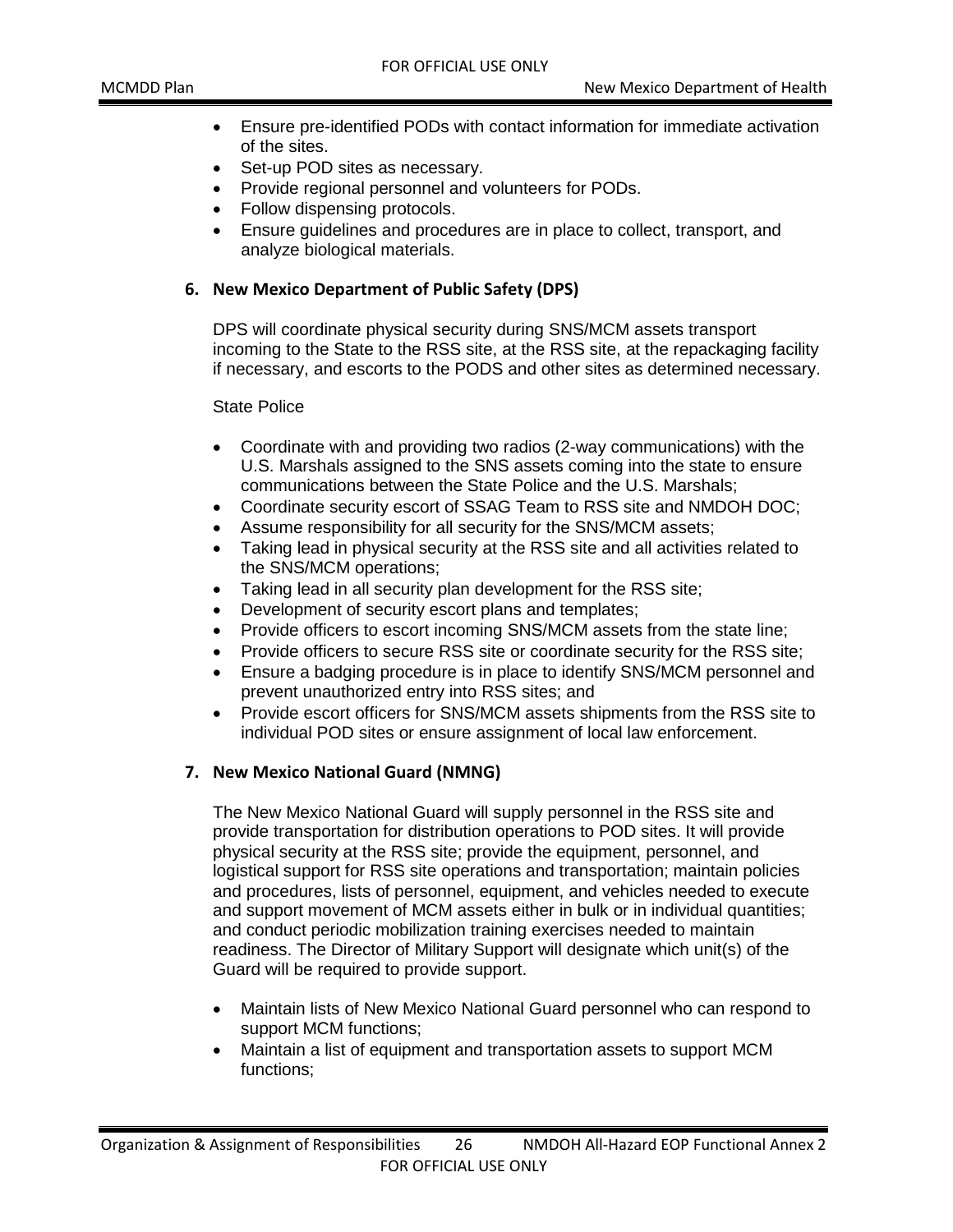- Provide personnel for the RSS site for breakdown and palletizing the MCM assets;
- Provide vehicles assets and personnel for distribution of the MCM assets throughout the state;
- Provide security personnel and resources to assist with security of the RSS site and escort of the MCM to POD sites;
- Through State contracting provide food for RSS site personnel (approximately 100 personnel per 24 hour period); and
- Set up and provide personnel for a medical & health clinic to provide prophylaxis to RSS staff, security personnel/escorts, truck drivers and other personnel assigned to the RSS site.

#### <span id="page-29-0"></span>**8. Civil Air Patrol (CAP)**

- Ensure policies and procedures are in place to support MCM functions;
- Maintain a list of New Mexico Civil Air Patrol personnel who can respond to support MCM functions;
- Maintain a list of equipment and aircraft to support MCM functions;
- Provide aircraft (CAP Planes or NMNG helicopters) for emergency transportation of MCM assets; and
- Provide up to 10 passenger vans (NMNG assets).
- New Mexico Public Regulations Commission

#### <span id="page-29-1"></span>**9. New Mexico General Services Department (GSD)**

The GSD will establish and maintain policies for providing personnel and equipment resources needed to unify state MCM operations under a single communications network. This network will span all MCM areas and essential facilities. The GSD will also provide technicians for radio communications repair.

- Ensure policies and procedures are in place to support MCM functions;
- Maintain a list of New Mexico GSD personnel who can respond to support the MCM communications function;
- Maintain a list of communications equipment to support MCM functions;
- Provide GSD personnel at the RSS site to manage communications equipment;
- Assist with vehicle needs for MCM as they maintain the vehicle fleet for the state; and
- Assist with facility identification and usage for MCM around the state.

#### <span id="page-29-2"></span>**10. New Mexico Human Services Department (HSD)**

• The provision of mental and behavioral health services to emergency response staff and clients

#### <span id="page-29-3"></span>**11. New Mexico Department of Transportation (DOT)**

#### <span id="page-29-4"></span>**12. New Mexico Regulation & Licensing Department (RLD)**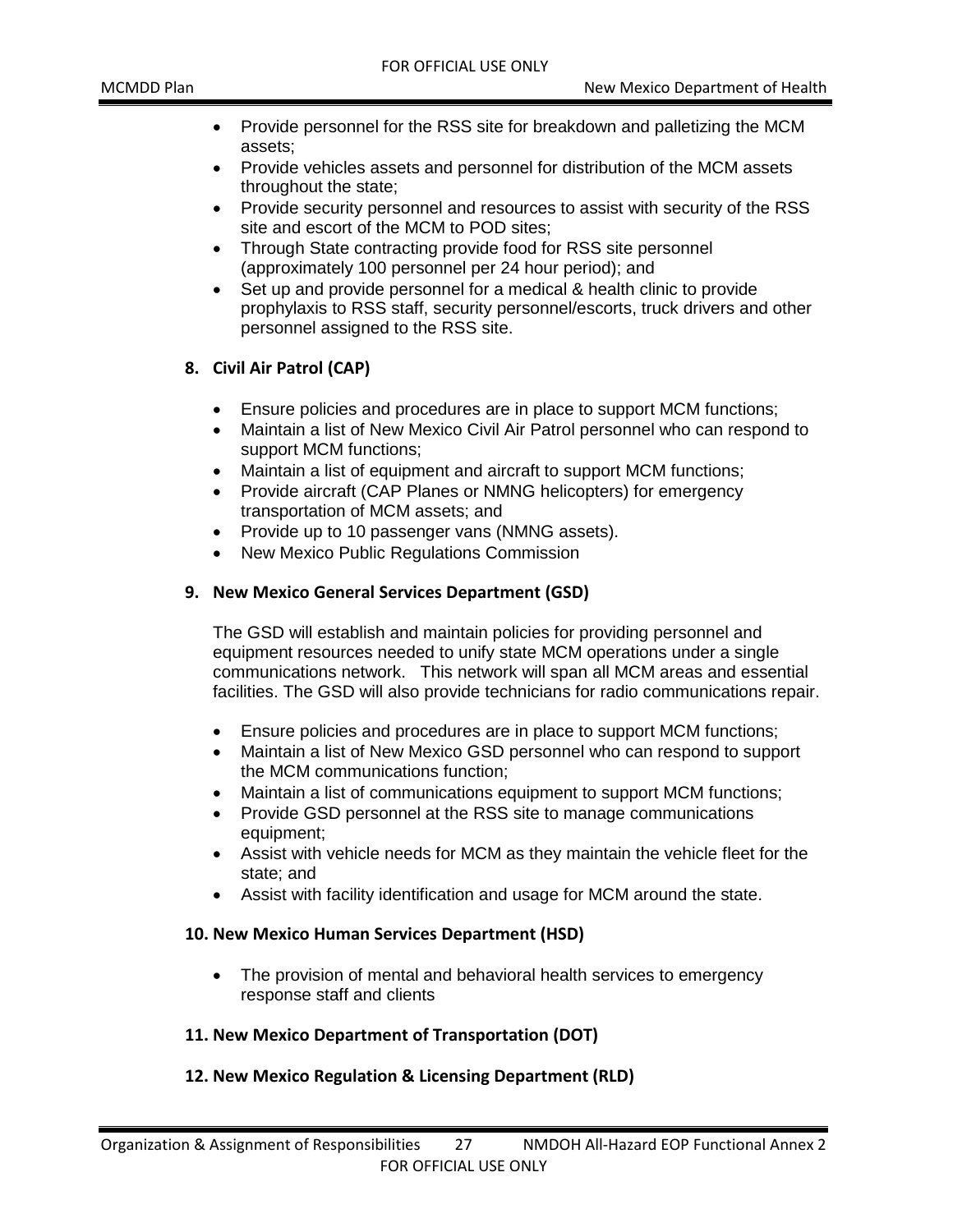Board of Pharmacy:

The New Mexico BOP may assist in directing RSS management and operations at the RSS Site. Duties may include working with the RSS Lead, Inventory Control Lead, Transportation Lead, Re-Packaging Lead, Security Lead, and other command functions such as Operations, Planning, Logistics and Finance Chiefs at the RSS site.

- Provide staff to assist in operations as Deputy RSS Director at the RSS site; and
- Provide guidance on the handling of pharmaceuticals and overall management of the RSS site.

#### <span id="page-30-0"></span>**13. New Mexico Department of Information Technology (DoIT)**

• Provide statewide Emergency Medical Services (EMS) and hospital communication systems.

#### <span id="page-30-1"></span>**14. New Mexico Medical Reserve Corps Serves (NMMRC Serves)**

• Deployment of volunteer staff to assist in MCM operations at POD sites, RSS site or as needed for other emergency functions.

#### <span id="page-30-2"></span>**15. American Red Cross (ARC)**

• Deployment of volunteer and professional staff to assist in MCM and sheltering operations.

#### <span id="page-30-3"></span>**16. University of New Mexico (UNM)**

Center for Disaster Medicine College of Pharmacy NM Poison and Drug Information Center

- The provision of volunteer and professional staff to assist in MCM operations or as needed for other emergency functions.
- The provision of medical consultation services in the determination of appropriate drug administration during POD operations
- Screening and validation of requests for CHEMPACK assets needed for hospital and field use.

#### <span id="page-30-4"></span>**17. Local Governments**

Local jurisdictions will be the frontlines and the first-level of emergency response during any emergency or disaster. Coordination for dispensing and distribution operations may occur at local emergency operations center.

- Provide support to the NMDOH for local dispensing operations (i.e., site setup, security);
- As requested, provide additional assistance and resources; and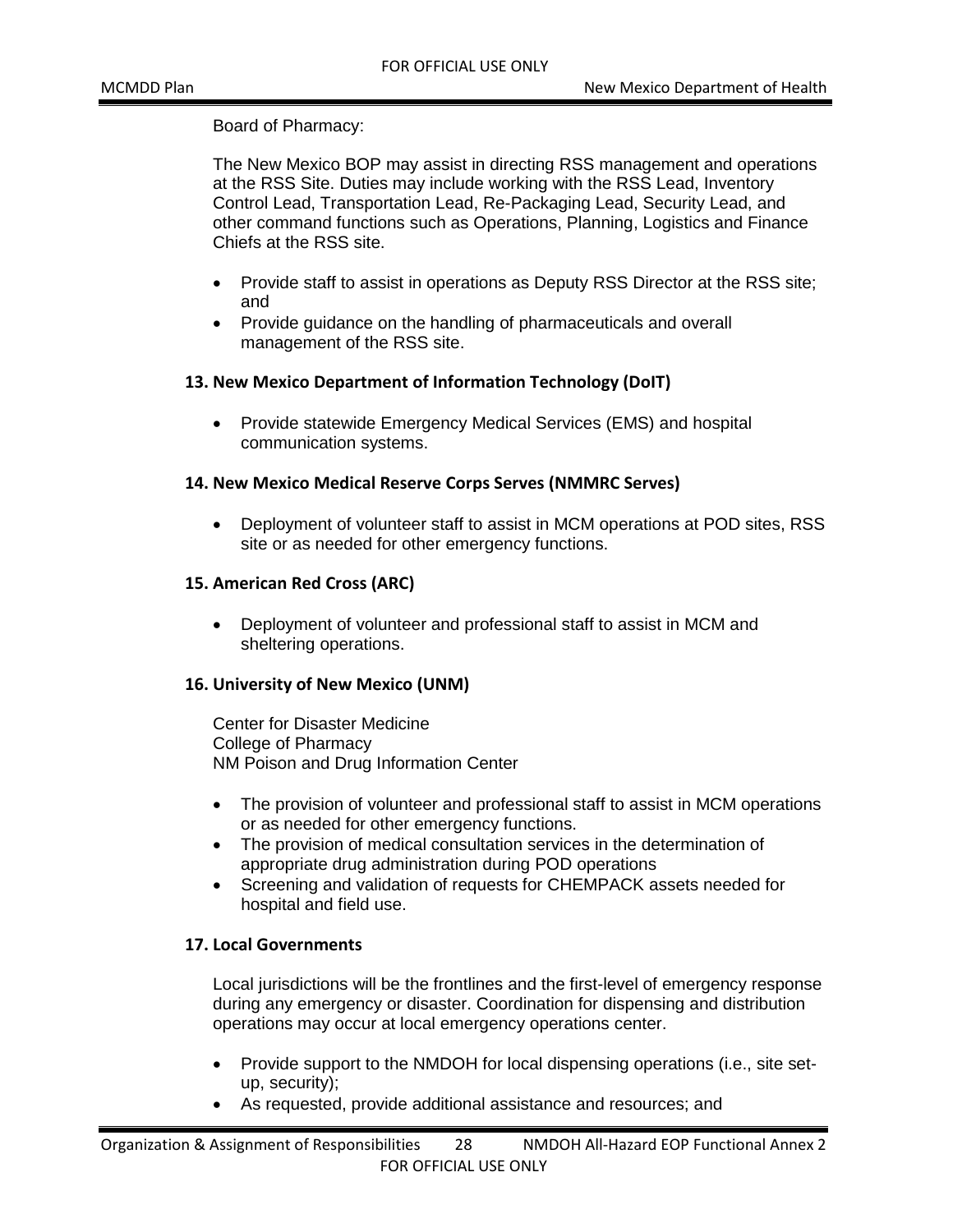• Participate in pre-event planning for MCM dispensing and medical materiel management.

#### <span id="page-31-0"></span>**18. Indian Nations, Tribes, Pueblos**

Indian Nations, tribes, and/or pueblos will be responsible for pre-event planning for MCM dispensing and medical materiel management for their jurisdictions.

- Conduct pre-event planning;
- Provide resources for local dispensing, including pre-indentified alternate dispensing modalities;
- Provide security for PODs;
- As required, provide additional assistance and resources; and
- Participate in pre-event planning MCM dispensing and medical materiel management.

#### <span id="page-31-1"></span>**19. Hospitals, Treatment Centers, Alternate Care Facilities**

Health care organizations and agencies within the jurisdiction may assist with a wide variety of tasks based on their capabilities. Refer to state, regional, and local planning documents for pre-identified roles and responsibilities for participating organizations.

#### **20. Roadrunner Foodbank**

The private transport service provider will assist with the distribution of MCM assets. Service provider will provide personnel, vehicles, and equipment as identified in the governing contract.

- Maintain a list of personnel who can respond to support MCM functions;
- Maintain a list of vehicles and equipment to support MCM functions;
- Provide vehicles and equipment for transportation of MCM assets;
- Assist with the coordinate and implementation of transportation needs and strategy, specifically during an undeclared emergency.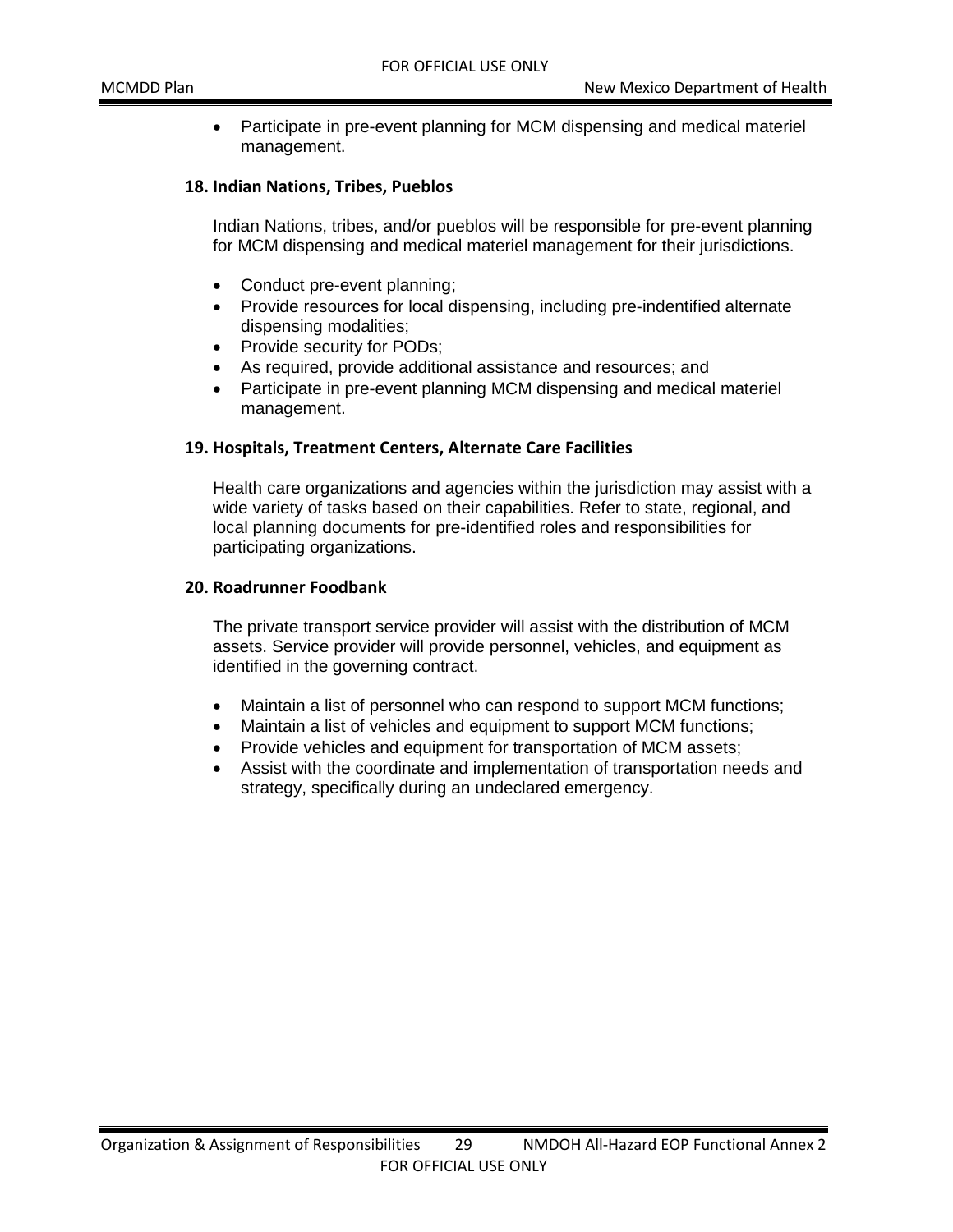#### <span id="page-32-0"></span>**C. Support Functions**

During a declared emergency, support from the National Guard may be requested through DHSEM. Military assistance will reinforce, not substitute for local participation in emergency operations. Military forces will remain at all times under military command, but will support and assist response efforts.

Support from other state government departments and agencies may be made available in accordance with the *NM State All-Hazard EOP*.

Private sector organizations within the jurisdiction may assist with a wide variety of tasks based on their capabilities. Refer to state, regional, and local planning documents for pre-identified roles and responsibilities for participating organizations.

Volunteer agencies, such as the American Red Cross, local church/synagogue congregations, and assistive organizations, such as the Salvation Army, are available to give assistance with staffing, feeding, and other issues, as necessary.

Assistance from surrounding jurisdictions may be available through the execution of a memorandum of understanding (MOU) or memorandum of agreement (MOA).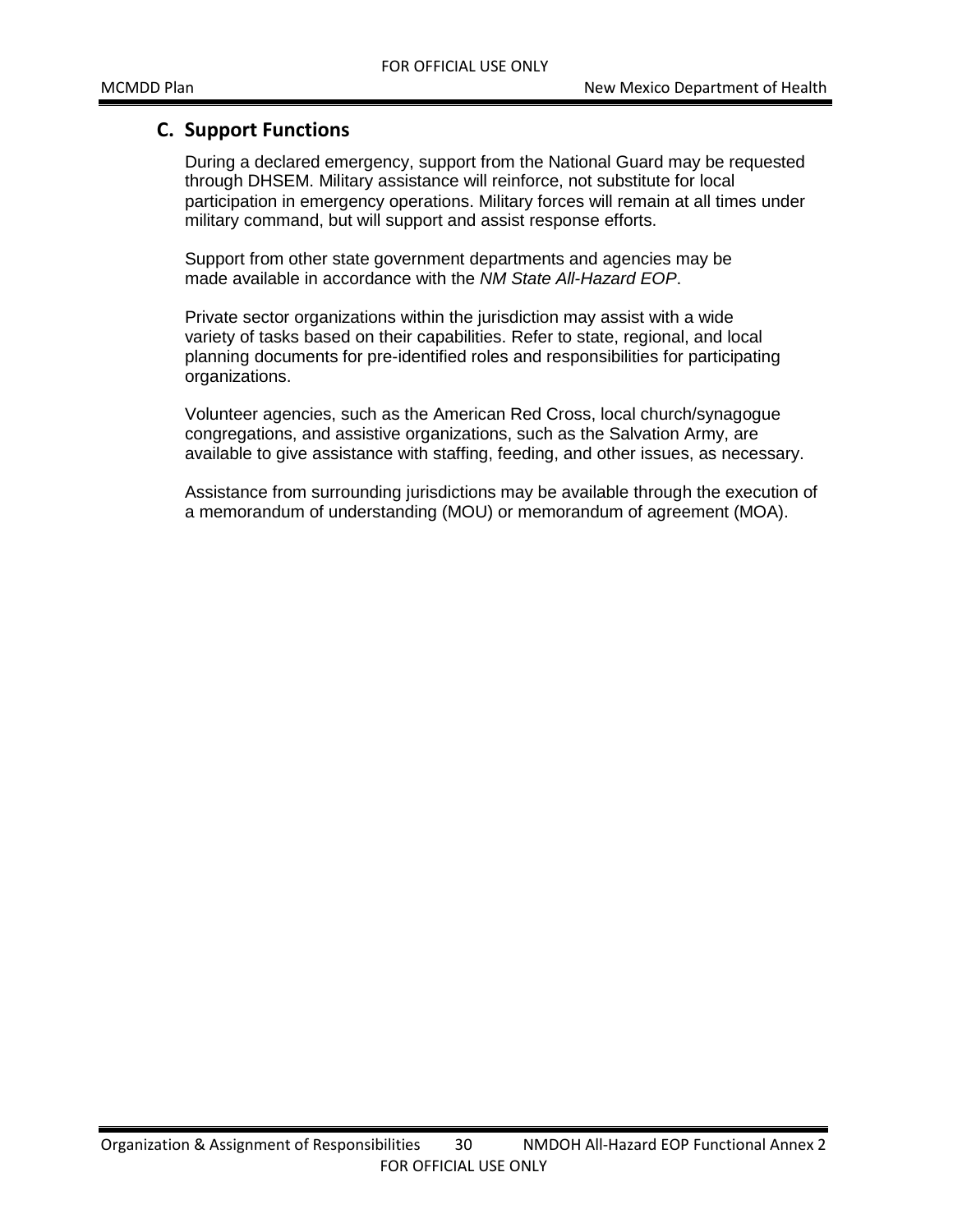## <span id="page-33-1"></span><span id="page-33-0"></span>**V. Direction, Control and Coordination**

#### **A. Authority to Initiate Actions**

The Cabinet Secretary of Health implements the *NMDOH All-Hazard EOP* to guide response activities. The type of health event and resource issue justifies a state request for federal assets and support (Refer to the established processes described in the *NMDOH All-Hazard EOP* for requesting SNS assets – *SOP: Requesting State & Federal Assistance)*.

An approved request for federal medical assets activates this functional annex, the *NMDOH All-Hazard EOP Functional Annex 2: MCMDD Plan*, as well as the appropriate supplemental planning documents. Subsequently, the SNS/MCM Coordinator and/or backup help to carry out assigned functional areas as identified in this plan in support of a public health response involving MCM dispensing and medical materiel management.

#### <span id="page-33-3"></span><span id="page-33-2"></span>**B. Command Responsibility for Specific Actions**

#### **1. General guidance of emergency operations**

Initial actions to mitigate the effects of emergency situations or potential disaster conditions will be conducted as soon as possible by the local government.

#### <span id="page-33-4"></span>**2. Direction of response**

Response actions during a declared or undeclared public health emergency are conducted in accordance with National Response Framework (NRF) and National Incident Management System (NIMS) principles and depend on local incident command system (ICS) integration.

#### <span id="page-33-5"></span>**3. Incident Command System**

The NMDOH is the *Emergency Support Function (ESF) 8: Public Health and Medical Services* coordinating agency for the State of New Mexico, and advises leadership within the state emergency management agency, the New Mexico Department of Homeland Security and Emergency Management (DHSEM), to support the State's emergency response efforts during a public health emergency. See the *Concept of Operations* section of the *NMDOH All-Hazard EOP (Basic Plan)* for support structures activated or augmented during incident phases.

**Figure 2:** NMDOH Department Operations Center (DOC) ICS Organization Chart with MCMDD Functions and Positions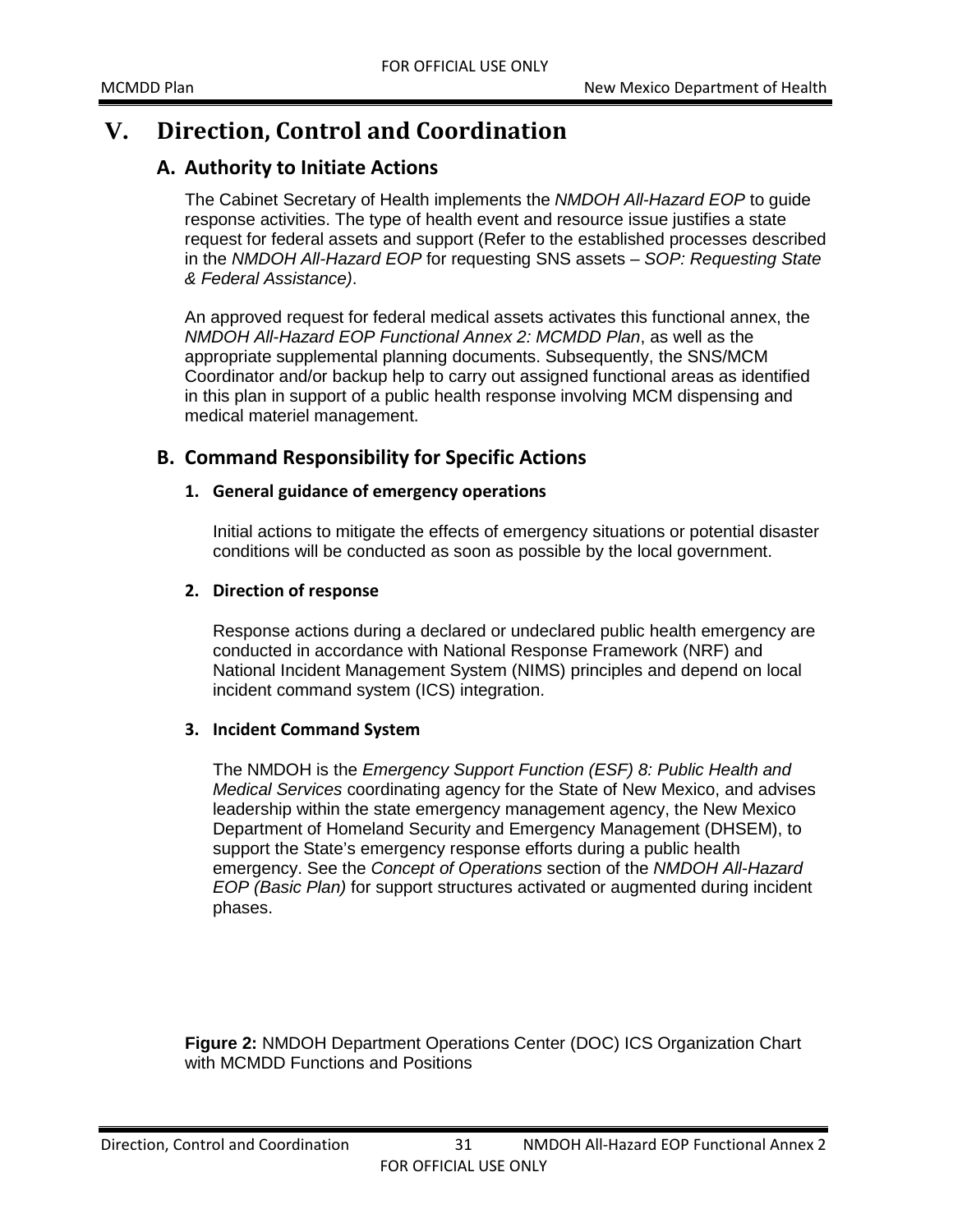



Figure 2 illustrates the organizational structure representing the functions and positions of the NMDOH DOC for medical materiel management and distribution, as well as medical countermeasure dispensing operations. DOC personnel provide coordination and support during a response that involves federal resources from the CDC/DSNS.

The local incident command structures are responsible for directing on-scene emergency operations and maintaining command and control of on-scene incident operations. If a disaster affects multiple widely separated facilities or jurisdictions, separate incident command operations and an area command may be established. See the *Concept of Operations* section of the *NMDOH All-Hazard EOP (Basic Plan)* for potential ICS organizational charts.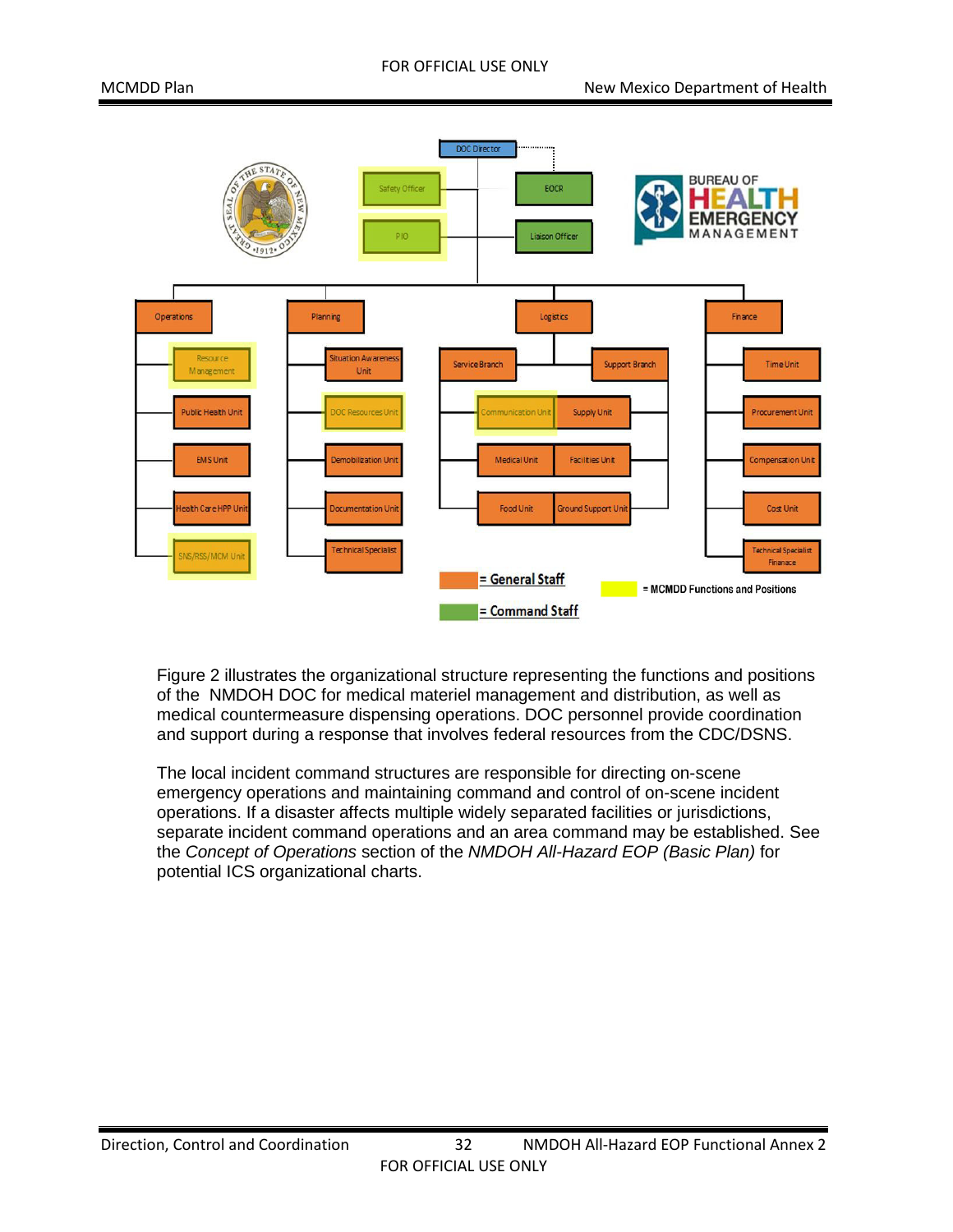### <span id="page-35-0"></span>**VI. Information Sharing**

Information sharing and processes for the collection and provision of critical or essential information is detailed in the *NMDOH All-Hazard EOP (Basic Plan) and the EOP Functional Annex 1: Risk Communication Plan.Information sharing platforms and systems used during NMDOH activations may be found in the Department of Health Operations Center (DOC) Standard Operating Guidelines.*

### <span id="page-35-1"></span>**VII. Communications**

Communication protocols and coordination procedures are described in state/local planning documents. See the *NMDOH All-Hazard EOP (Basic Plan)* and the *EOP Functional Annex 8: Interoperable Communications Plan* for additional information.

### <span id="page-35-2"></span>**VIII. Administration, Finance, and Logistics**

Administration, finance, and logistics policies that support the implementation of this plan are established in the *NMDOH All-Hazard EOP (Basic Plan)*.

Agreements and Understandings

Emergency use of resources and capabilities of organizations will be prearranged through agreements to the maximum extent feasible. Duly authorized officials will enter into agreements, which will be formalized in writing whenever possible. Agreements and understandings that support public health response exist for the use of human capital, facilities, and transportation assets, as well as other pre-identified resources and relationships.

Details of such agreements, which are inappropriate for inclusion in these plans, will be set forth in an SOP, instructions, or other directives. Unless otherwise provided, agreements remain in effect until rescinded or modified. Annual or other periodic updates will prevent them from becoming outdated.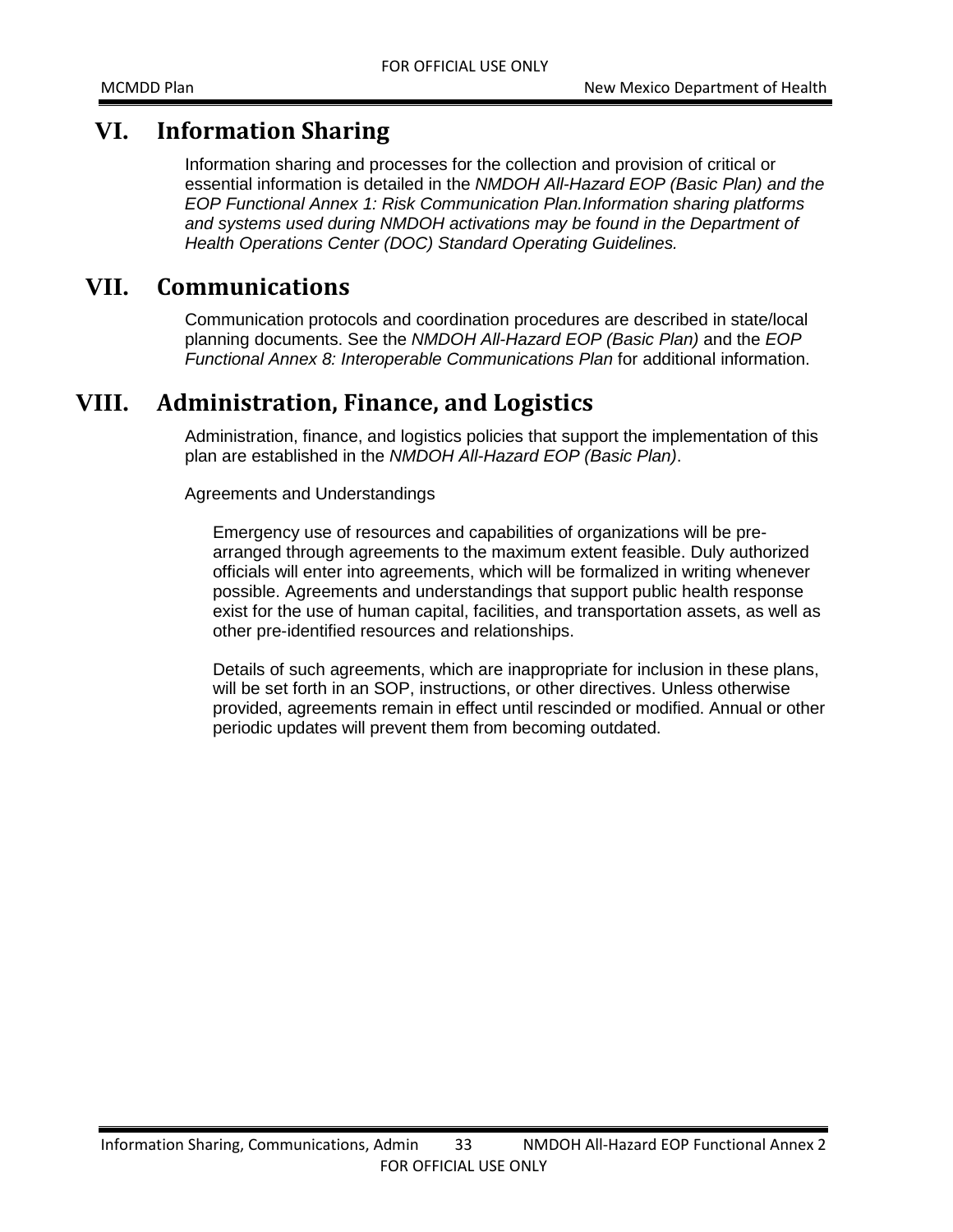### <span id="page-36-1"></span><span id="page-36-0"></span>**IX. Annex Development and Maintenance**

#### **A. Development**

The State Strategic National Stockpile (SNS) Coordinator and/or backup position plans for and coordinates the deployment of assets from the SNS. As such, the above named position(s) collaborate with state/local emergency management and participating agencies to support planning for direct tactical operations that involve medical countermeasure dispensing and medical materiel management.

#### <span id="page-36-3"></span><span id="page-36-2"></span>**B. Maintenance**

#### **1. Requirements**

The State SNS/MCM Coordinator and/or backup position will maintain, distribute, and update the plan. Responsible officials in state or local agencies should recommend changes and provide updated information periodically (i.e., changes of personnel and available resources). This plan and supplemental documentation will be shared as guidance to each jurisdiction to help support local response planning for public health emergencies.

#### <span id="page-36-4"></span>**2. Review and Update**

This plan and its attachments will be reviewed annually. The review of planning documents, as well as the preparation and distribution of revisions or changes, will be conducted in accordance with the *NMDOH All-Hazard EOP (Basic Plan)* plan development and maintenance procedures.

#### **Plan Revision**

A revision is a complete rewrite of an existing plan that essentially results in a new document. Revision is advisable when numerous pages of the document have to be updated, when major portions of the existing document must be deleted or substantial text added, or when the existing document was prepared using a word processing program that is obsolete or no longer available. Revised documents should be given a new date and require new signatures by officials.

#### **Formal Plan Change**

A formal change to a planning document involves updating portions of the document by making specific changes to a limited number of pages. Changes are typically numbered to identify them, and are issued to holders of the document with a cover memorandum that has replacement pages attached. The cover memorandum indicates which pages are to be removed and which replacement pages are to be inserted in the document to update it. The person receiving the change is expected to make the required page changes to the document and then annotate the record of changes at the front of the document to indicate that the change has been incorporated into the document. A change to a document does not alter the original document date; new signatures on the document need not be obtained.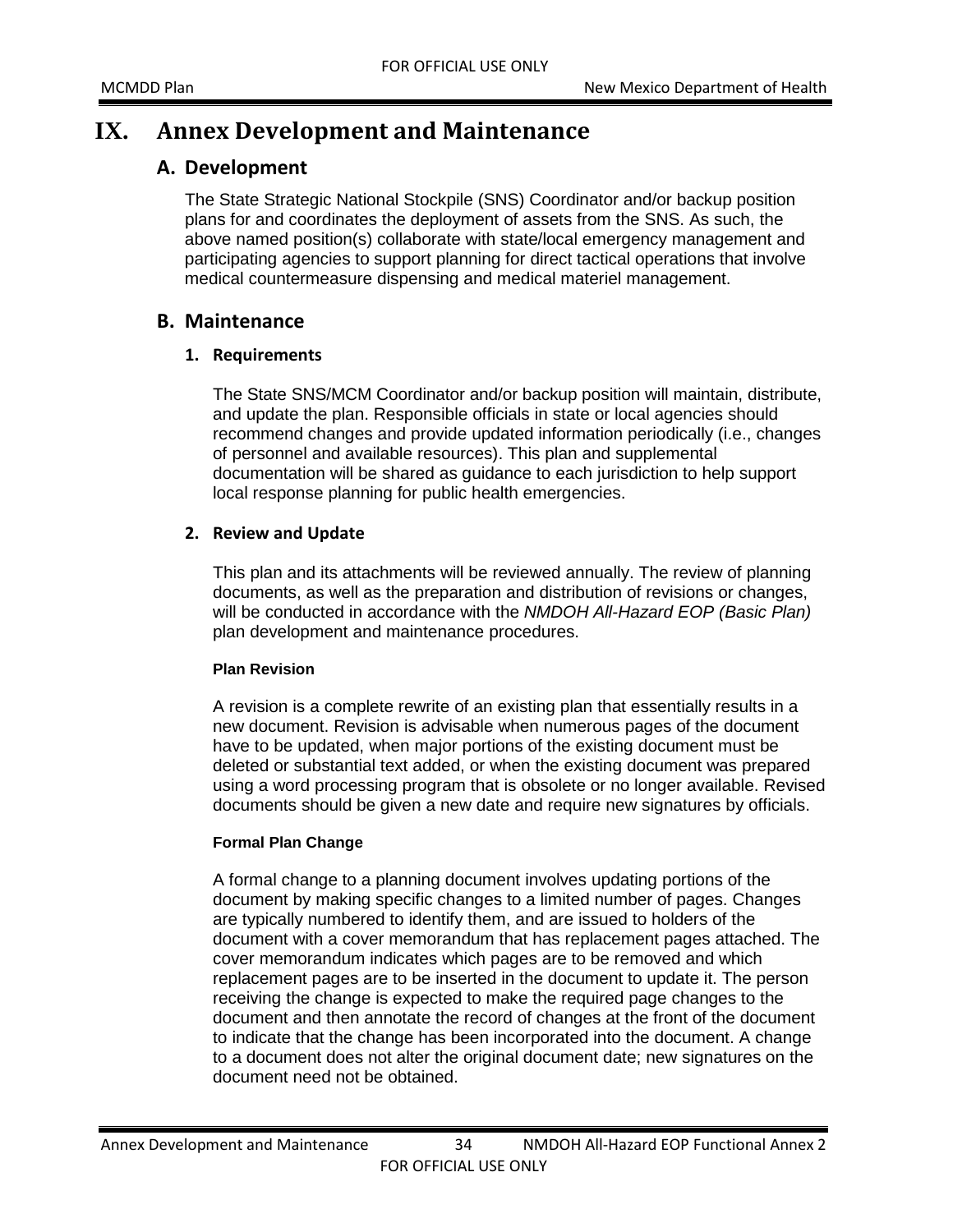### <span id="page-37-1"></span><span id="page-37-0"></span>**X. Authorities and References**

#### **A. Legal Authority**

The legal basis for public health emergency response operations are described in the *NMDOH EOP*. Please refer to the *NMDOH All-Hazard EOP (Basic Plan)* for a complete list of legal authorities.

#### <span id="page-37-2"></span>**1. Federal**

Executive Order 13527 -- Medical Countermeasures Following a Biological Attack: Establishing Federal capability for the timely provision of medical countermeasures following a biological attack (December 2009). [http://www.whitehouse.gov/the-press](http://www.whitehouse.gov/the-press-office/executive-order-medical-countermeasures-following-a-biological-attack)[office/executive-order-medical-countermeasures-following-a-biological-attack](http://www.whitehouse.gov/the-press-office/executive-order-medical-countermeasures-following-a-biological-attack) or <http://www.gpo.gov/fdsys/pkg/FR-2010-01-06/pdf/2010-38.pdf>

#### <span id="page-37-3"></span>**2. State**

New Mexico Public Health Emergency Response Act [12-10A -1 to 12-10A-19 NMSA 1978] – Relating to public health emergencies; Enacting the Public Health Emergency Response Act; Providing procedures for declaring and responding to a public health emergency; Providing civil penalties; Declaring and emergency <http://public.nmcompcomm.us/NMPublic/gateway.dll/?f=templates&fn=default.htm>

#### <span id="page-37-4"></span>**B. References**

Please refer to the *NMDOH All-Hazard EOP (Basic Plan)* for a complete list of references.

#### <span id="page-37-5"></span>**1. Federal**

Federal Interagency Concept of Operations – Rapid Medical Countermeasures Dispensing (September 2011). U.S. Department of Homeland Security (DHS). For Official Use Only.

Receiving, Distributing, and Dispensing Strategic National Stockpile Assets (Version 11 Guidance) (date). Centers for Disease Control and Prevention (CDC), U.S. Department of Health and Human Services (HHS).

#### **2. State**

New Mexico Department of Health/Epidemiology and Response Division – Bureau of Health Emergency Management publications, https://nmhealth.org/about/erd/bhem/